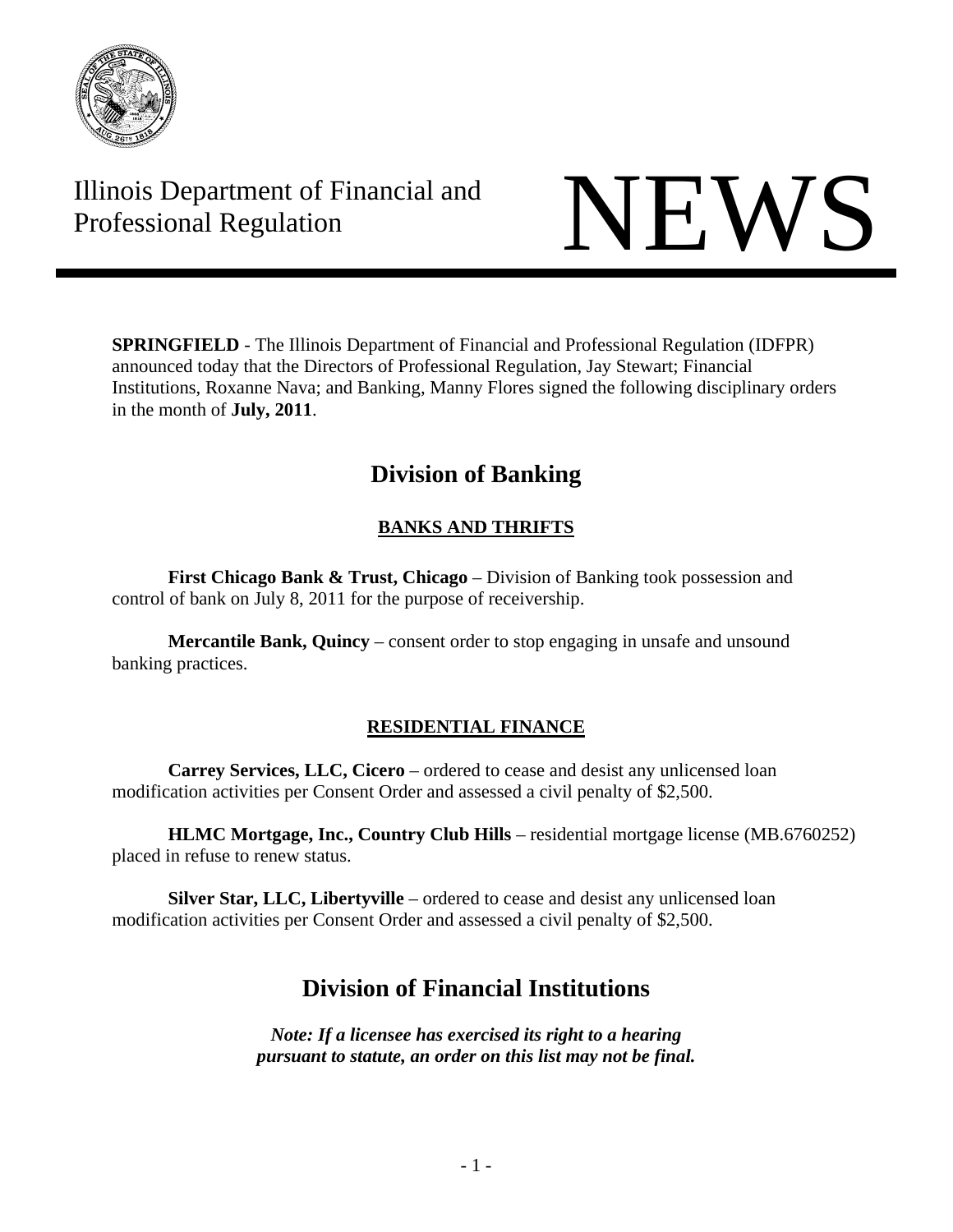#### **CONSUMER CREDIT**

**Advance America, Cash Advance Centers of IL, Inc., 1239 Sandy Hollow Rd., Rockford –** CILA License (1536) fined \$1,900 for the following violations: Improper simple interest calculations and security is not released.

**Advance Paycheck, Inc., 17157 S. Harlem Avenue, Tinley Park** - CILA License (3485) fined \$1,500 for the following violations: False Advertising: Lender's advertising, signage, or other promotional material uses the term "payday" but the examiner found that the lender does not offer payday loans.

US Cash Advance Illinois, LLC, 1567 Sibley Boulevard, Calumet City - CILA License (1805) fined \$1,000 for the following violation: Improper simple interest calculation.

**America's Financial Choice, Inc., 1107 Sibley Boulevard, Dolton –** CILA License (2830) fined \$3,025 for the following violations: The loan document or other legal instrument contains blanks, security is not properly disclosed, original documents or approved equivalent not cancelled or returned following payoff.

**Check into Cash of Illinois, LLC, 2157 W. Jefferson Street, Joliet –** CILA License (1436) fined \$1,000 for the following violation: Improper simple interest calculations.

**Check into Cash of Illinois, LLC, 5851 S. Kedzie Avenue, Chicago –** CILA License (1902) fined \$1,000 for the following violation: Improper simple interest calculations.

**Citizens Finance Company, 188 Industrial Drive, Suite 128, Elmhurst –** SF License (880) fined \$5,175 for the following violations: Improper simple interest calculations, the loan contract does not accurately disclosed the date of the loan, executed copy of paid contract or other legal document retained in file but not stamped "PAID IN FULL" or equivalent.

**Consumer Financial Services, 300 S. Green Bay Road, Waukegan –** CILA License (1413) fined \$3,550 for the following violations: Licensee did not rebate the correct amount of unearned insurance premium, the loan document or other legal instrument contains blanks, security is not properly disclosed, insurance authorization is not completed, original documents, or approved equivalent, not cancelled or returned following payoff and security is not released.

**Cottonwood Financial Illinois, LLC, Belvidere –** CILA License (3386) fined \$2,050 for the following violations: Lender made title-secured loan with scheduled monthly payment exceeding 50% of the obligor's gross monthly income, repossession file does not indicate a statement of final accounting containing the required information was sent to the borrower, and Lender did not input accurate information into the database to determine if the obligor was eligible for a loan.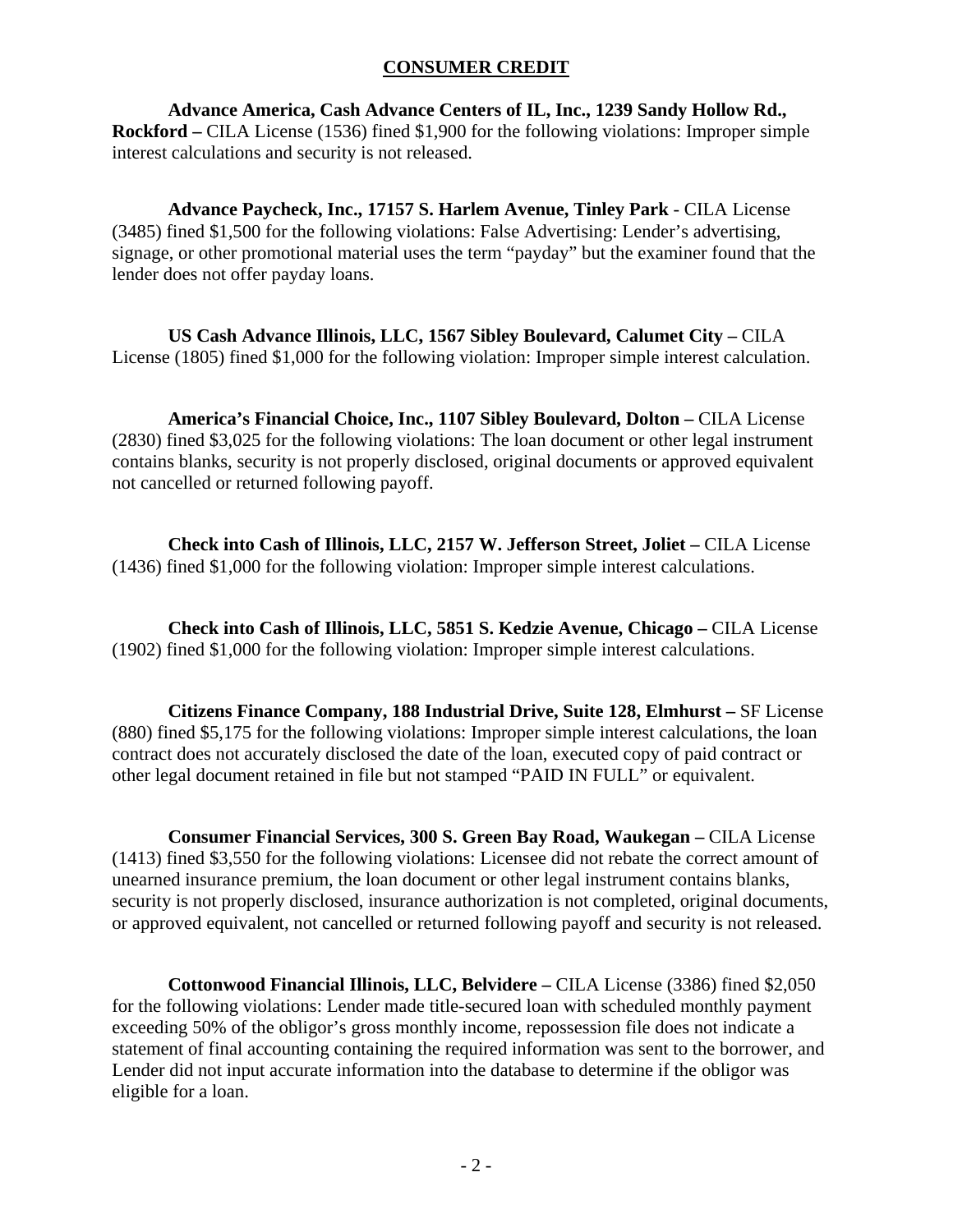**Cottonwood Financial Ltd., d/b/a ASAP, 3134 Eleventh Street, Rockford –** CILA License (1806) fined \$3,000 for the following violations: Lender did not verify that the loan was permissible, andlender has engaged in subterfuge for the purpose of avoiding the Payday Loan Reform Act.

**Cottonwood Financial Illinois, LLC, d/b/a The Cash Store, 2424 S. Alpine Road, Rockford –** CILA License (3362) fined \$3,250 for the following violations: Improper simple interest calculations, original documents, or approved equivalent, not cancelled or returned following payoff, repossession file does not indicate a statement of final accounting containing the required information was sent to the borrower, lender did not enter into database that the borrower's loan was paid in full or cancelled on the day the transaction was made, and executed copy of paid contract or other legal document retained in file but not stamped "PAID IN FULL" or equivalent.

**Great Lakes Specialty Finance, Inc., 601 N. Commercial, Suite 108, Harrisburg –**  CILA License (3036) fined \$2,000 for the following violation: Improper simple interest calculations.

**Great Lakes Specialty Finance, Inc., 214 Kuel Road, Dixon - CILA License (3315)** fined \$2,000 for the following violation: Improper simple interest calculations.

**Illinois Title Loans, Inc., 7013-17 S. Stony Island Avenue, Chicago –** CILA License (1912) was fined \$2,875 for the following violations: Recording fee or closing cost is collected but not paid, security is not properly disclosed, original document or approved equivalent not cancelled or returned following payoff, documentation is not in file to indicate lien was released or title was returned to the borrower on a title-secured loan within 24 hours or 5 days if paid by check, lender made a title-secured loan with a scheduled monthly payment exceeding 50% of the obligor's gross monthly income, date of repossession not available in the account record, repossession file does not contain signed receipts, showing the collateral purchased, the amount paid and the name of the obligor, lender did not input accurate information into the database to determine if the obligor was eligible for a loan, paid contract is not properly dated, and executed copy of paid contract or other legal document retained in file but not stamped "PAID IN FULL" or equivalent.

**Illinois Title Loans, Inc., 5762 N. Milwaukee Avenue, Chicago – CILA License (1950)** fined \$1,075 for the following violations: The account record does not show the date the account was sold and/or the name of the purchaser, payment history does not properly identify the proceeds from the sale of collateral, repossession file does not indicate a statement of final accounting contain the required information be sent to the borrower, and the licensee did not have receipts to document charges in connection with the sale of collateral.

**Loud Financial, LLC, 6300 S. Syracuse Way, Suite 1239, Centennial, CO** – SF License (1239) fined \$2,300 for the following violations: Licensee did not maintain a positive net worth of a minimum of 30,000, and security is not released.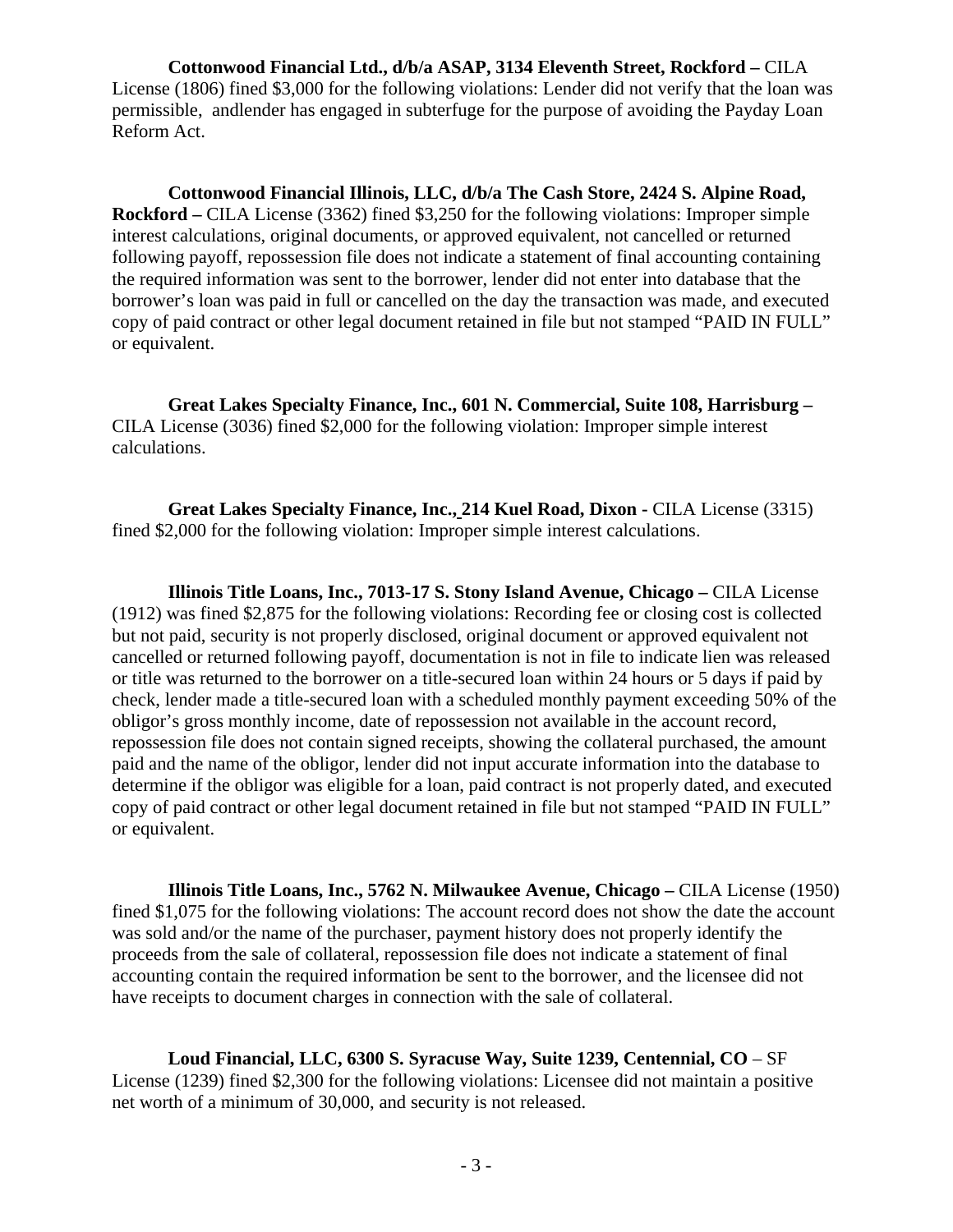**American General Financial Services of Illinois, Inc., 969 S. Elmhurst Road, Unit B, Des Plaines** – CILA License (397) fined \$1,000 for the following violation: File does not contain evidence of a contract signed or acknowledge by the borrower.

The Payday Loan Store of Illinois, 1427 W. 127<sup>th</sup> Street, Calumet Park – CILA License (3308) fined \$18,350 for the following violations: Recording fee or closing costs is collected but not paid, the annual percentage rate is not accurately disclosed, the loan document or other legal instrument contains blanks, improper simple interest calculations, original documents or approved equivalents, not cancelled following payoff, licensee does not disclose on delinquency notices for title-secured loans the availability of debt management information at DFI's toll free number, the title-secured loan agreement does not prominently disclose DFI's address and phone number and advise the borrower of the right to report lending and collection violations, the lender made a title-secured loan with a monthly payment exceeding 50% of the obligor's gross monthly income, licensee second delinquency or default notice on a title-secured loan does not meet the form or method as approved by the director, records do not indicate if repossession was voluntary or involuntary, repossession file does not indicate a statement of final accounting containing the required information was sent to the borrower, lender did not input accurate information into the database to determine if the obligor was eligible for a loan, lender did not enter into the database that the borrower's loan was paid in full or cancelled on the day the transaction was mad, lender did not obtain any official documentation of the borrower's income before making a payday or title-secured loan, licensee did not provide requested documents or information during exam, licensee did not properly update the state database with the required information on the day the transaction or event occurred, and paid contract is not properly dated.

**The Payday Loan Store if Illinois, Inc., 810 Front Street, Suite D, McHenry –** PLRA License (1324) fined \$1,000 for the following violation: Loans over 25% of the borrower's income, and lender made a payday loan resulting in the borrower having combined outstanding payday loan principle balances greater than 25% of borrower's gross monthly income.

**The Payday Loan Store of Illinois, Inc., 211-C S. Larkin Avenue, Joliet –** CILA License (2183) fined \$24,075 for the following violations: Recording fee or closing cost is collected but not paid, the annual percentage rate is not accurately disclosed, the loan document or other legal instrument contains blank, improper simple interest calculations, licensee did not properly maintain loan records for two years after final entry, security is not properly disclosed, original documents, or approved equivalent, not cancelled or returned following payoff, licensee does not disclose on delinquency notices for title-secured loans the availability of debt management information at DFI's toll free number, Make, Model, Year and VIN are not on the title-secured loan document, documentation is not in file to indicate lien was released or title was returned to borrower on a tile-secured loan within 24 hours or 5 days if paid by check, lender made a title-secured loan with a scheduled monthly payment exceeding 50% of the obligor's gross monthly income, title-secured lender did not obtain borrower's most recent income documentation available at the time the loan was made, lender did not input accurate information into the database to determine of the obligor was eligible for a loan, licensee did not properly update the state database with the required information on the day the transaction or event occurred, the licensee has failed to comply with any provisions of this act or any order, decision, finding, rule, regulation or direction of the Director lawfully made pursuant to the authority of this Act, paid contract is not properly dated, and file does not contain evidence of a contract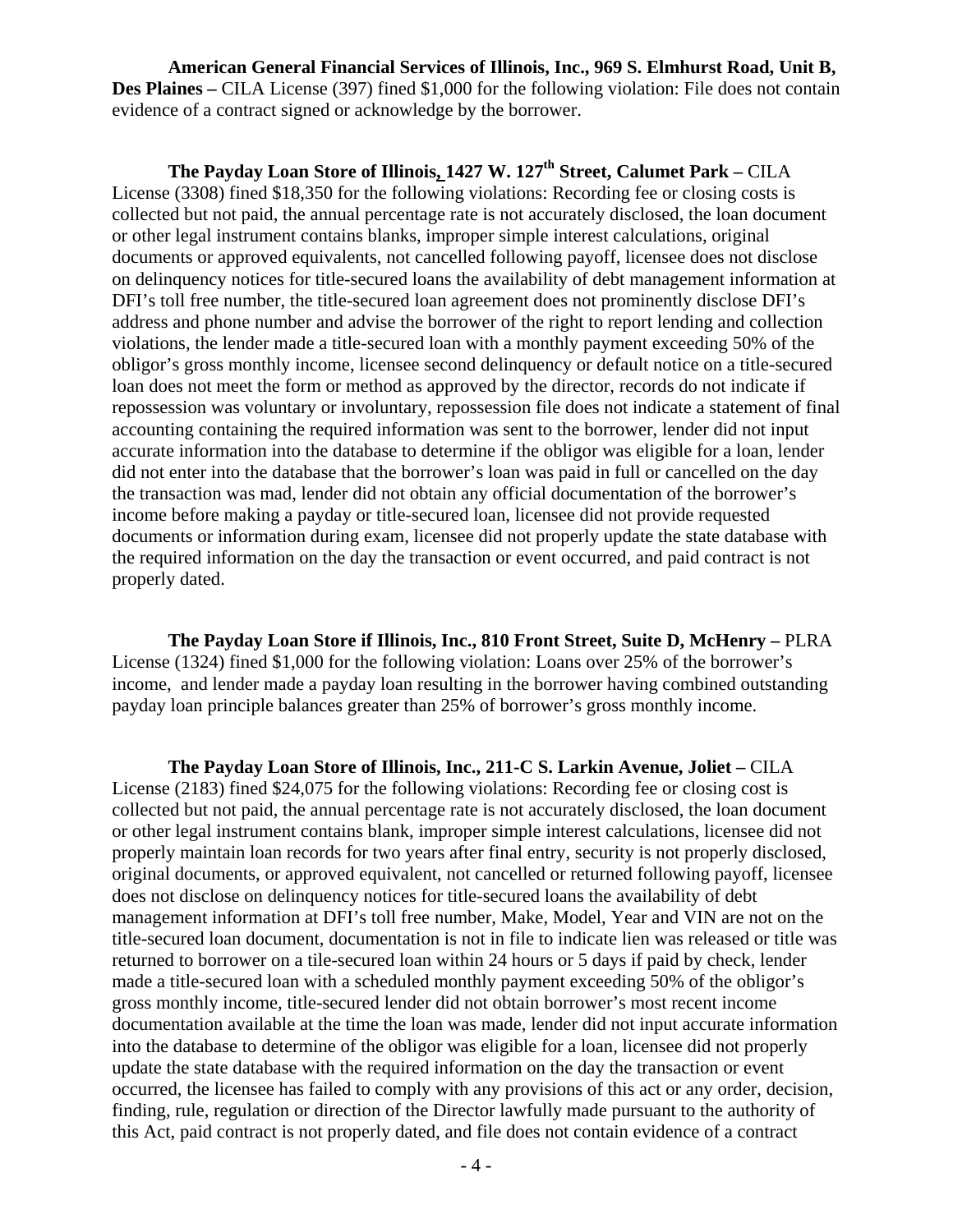signed or acknowledged by the borrower. Executed copy of paid contract5 or document retained in file but not stamped "PAID IN FULL" or equivalent.

The Payday Loan Store of Illinois, Inc., 6316 W. 95<sup>th</sup> Street, Oak Lawn – CILA License (1528) fined \$13,125 for the following violations: The loan document or other legal instrument contains blanks, the file of original papers for the loan is not properly maintained, licensee did not properly maintain loan records for two years after final entry, security is not properly disclosed, original documents, or approved equivalent, not cancelled or returned following payoff, title-secured lender did not obtain borrower's most recent income documentation available at the time the loan was made, lender did not input accurate information into the database to determine if the obligor was eligible for a loan, wage assignment was accepted from a borrower that contained blank spaces, and security is not released.

**The Payday Loan Store of Illinois, Inc., 154 N. Wabash Avenue, Chicago –** CILA License (2785) fined \$13,975 for the following violations: The annual percentage rate is not accurately disclosed, the Loan document or other legal instrument contains blanks, improper simple interest calculations, security is not properly disclosed, original documents, or approved equivalent, not cancelled or returned following payoff, licensee does not disclose on delinquency notices for title-secured loans the availability of debt management information at DFI's toll free number, Title-Secured lender did not obtain borrower's most recent income documentation available at the time the loan was made, lender did not input accurate information into the database to determine if the obligor was eligible for a loan, security is not released, and executed copy of paid contract or other legal document retained in file but not stamped "PAID IN FULL" or equivalent.

**Title Lenders, Inc., d/b/a USA Payday Loans, 9572 N. Potter Road, Des Plaines –**  CILA License (2808) fined \$2,975 for the following violations: Recording fee or closing cost collected but not paid, original documents, or approved equivalent, not cancelled or returned following payoff, lender did not input accurate information into the database to determine if the obligor was eligible for a loan, lender did not enter into the database that the borrower loan was paid in full or cancelled on the day the transaction was made, lender did not obtain any official documentation of the borrower's income before making a title secured loan, paid contract is not properly dated, and executed copy of paid contract or other legal document retained in file but not stamped "PAID IN FULL" or equivalent.

**TitleMax of Illinois, Inc., 10226 Lincoln Trail, Fairview Heights –** CILA License (3248) fined \$1,000 for the following violation: Lender did not properly enter loan into the database on the day made.

**World Finance Corporation of Illinois, 6 Meadowview center, Kankakee – CILA License (2164)** fined \$47,600 for the following violations: Recording fee or closing cost is collected but not paid, the Loan Document or other legal instrument contains blanks, security is not properly disclosed, lender makes title-secured loans but does not have a supply of the pamphlets describing the availability of debt management services and the obligor's rights and responsibilities, lender made a title-secured loan subject to subpart B that was not written on a simple interest basis, the title-secured loan or refinancing agreement does not contain the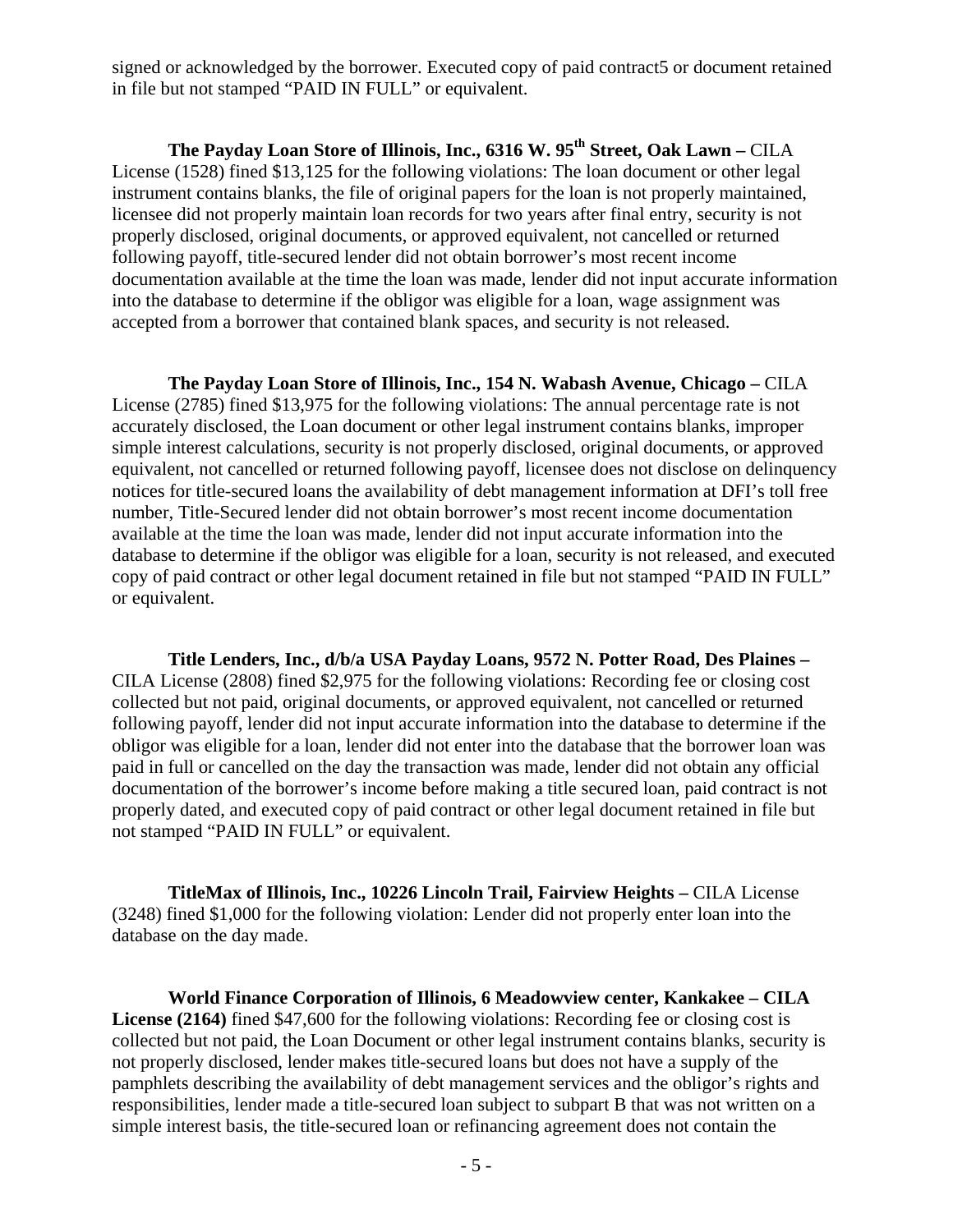required initialed statement providing DFI's toll-free number to call for Debt Management Service information, the title-secured loan agreement does not contain a separate statement signed by the borrower that he/she has not had an outstanding title-secured loan in the last 15 days, the title-secured loan agreement does not prominently disclose DFI"s address and phone number and advise the borrower of the right to report lending and collection violations, the lender took security other than the vehicle title on a title-secured loan, Make, Model, Year, and VIN of automobile are not on the title-secured loan document, documentation is not in file to indicate lien was released or title was returned to borrower on a title-secured loan within 24 hours or 5 days if paid by check, the principle amount of new title-secured loan exceeds the total outstanding balance of the refinanced loan, lender made a title-secured loan with a scheduled monthly payment exceeding 50% of the obligor's gross monthly income, title-secured lender did not obtain borrower's most recent income documentation available at the time the loan was made, lender did not input accurate information into the database to determine if the obligor was eligible for a loan, title-secured loan was refinanced when original principle amount had not been reduced buy 20%, lender did not enter into database that the borrower's loan was paid in full or cancelled on the day the transaction was made, lender did not obtain any official documentation of the borrower's income before making a payday or title-secured loan, the lender has not made an effort to contact the database provider in an attempt to get the database functioning, lender did not properly enter loan(s) into the database on the day made, require lenders to input information into the database which is required by the department, licensee did not properly update the state database with the required information on the day the transaction or event occurred, and executed copy of paid in full contract or other legal document retained in file but not stamped "PAID IN FULL" or equivalent.

# **Division of Professional Regulation**

#### **ACCOUNTANT**

 **Robert Fiedler, Evergreen Park** – certified public accountant license (065-016335) reprimanded and fined \$500 for failure to provide a timely response to the Department concerning a client complaint.

# **APPRAISER**

 **Roger Hagerty, Galesburg** – certified general real estate appraiser license (553-000723) fined \$500 with continuing education conditions for committing several errors and omissions in developing, reporting and communicating an appraisal report.

 **James Heiland, Barrington** – certified general real estate appraiser license (553- 000497) placed in refuse to renew status after pled guilty in federal court to having engaged in a scheme to defraud and obtain money and property from lenders which was executed through interstate wire transfers.

 **The Appraisal Academy, Peoria** – appraiser education provider licensee (555-000155) temporarily suspended for falsely advertising three continuing education online seminars that it offered as being certified by the International Distance Education Certification Center; providing continuing education to at least 150 individuals while its license was in non-renewed status; and offering online courses that were not certified with the IDECC and would not meet the Appraisal Qualifications Board criteria.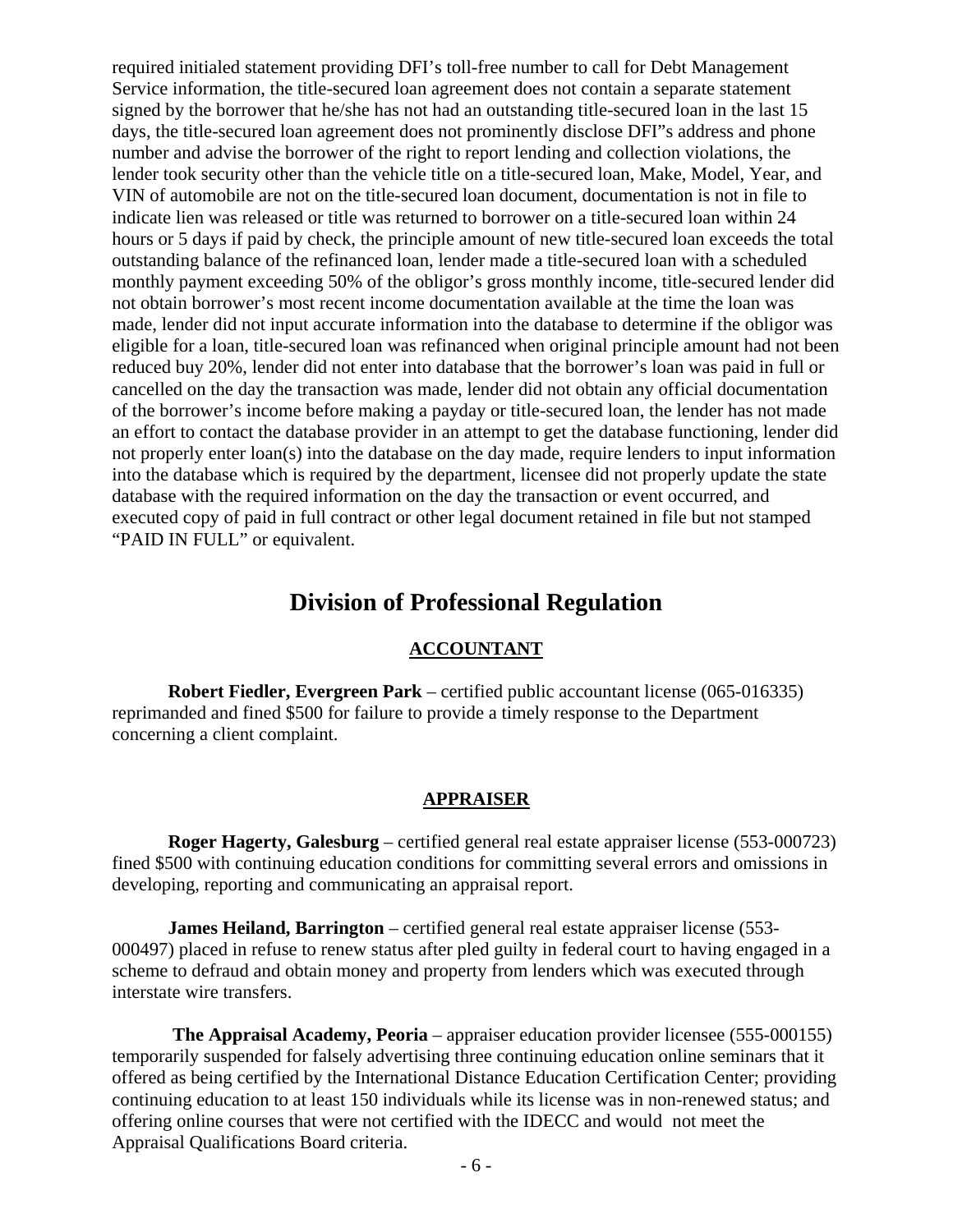**Paul Bengoa, Loves Park** – certified residential real estate appraiser license (556- 001911) reprimanded with work supervisory restriction for one year and fined \$250 for participating in the production of a substandard appraisal report and for failure to protect his digital signature.

 **Lamar Brown, Oak Park** – certified residential real estate appraiser license (556- 002844) indefinitely suspended for a minimum of 10 years for producing a substandard appraisal report and advocating for a client in violation of the Real Estate Appraiser Licensing Act.

 **Robert Fabis, Plainfield** – certified residential real estate appraiser license (556-003772) indefinitely suspended for a minimum of two years and fined \$3,500 for producing two appraisal reports that failed to comply with the standards required by the Real Estate Appraiser Licensing Board and the Uniform Standards of Professional Appraisal Practice.

 **Thomas Haida, Swansea** – certified residential real estate appraiser license (556- 000317) indefinitely suspended for a minimum of one year for his failure to protect his digital signature.

 **Michael Kozenko, Chicago** – certified residential real estate appraiser license (556- 003528) reprimanded due to a deficient appraisal report in violation of USPAP.

 **Joseph Maas, Orland Park** – certified residential real estate appraiser license (556- 004186) placed on probation for one year and fined \$1,000 for preparing several appraisal reports that were in violation of USPAP and the Act.

 **Henry Wieczorek, Chicago** – certified residential real estate appraiser license (556- 003819) reprimanded and fined \$2,500 after his Arizona appraiser license was placed on probation in 2009.

 **Richard Glaspy, Effingham** – associate real estate appraiser license (557-005713) issued and placed on probation for two years due to previously being disciplined on a certified residential appraiser license.

 **Glenn Lyon, Delavan, WI** – associate real estate appraiser license (557-004819) placed in refuse to renew status for his performing an appraisal on an expired license.

 **James Sallows, Port Byron** – associate real estate appraiser license (557-003464) placed in refuse to renew status for preparing an appraisal report that contained several significant errors and omissions.

**Joseph Butler, Marietta, GA** – (unlicensed) ordered to cease and desist from performing appraisal reviews for property located in Illinois.

 **Kenneth Johhson, Marietta, GA** – (unlicensed) ordered to cease and desist from performing appraisal reviews for property located in Illinois.

 **Margaret Powell, Metropolis** – (unlicensed) ordered to cease and desist the unlicensed practice of real estate appraisal after a finding that she completed 22 real estate appraisals in Illinois without being licensed.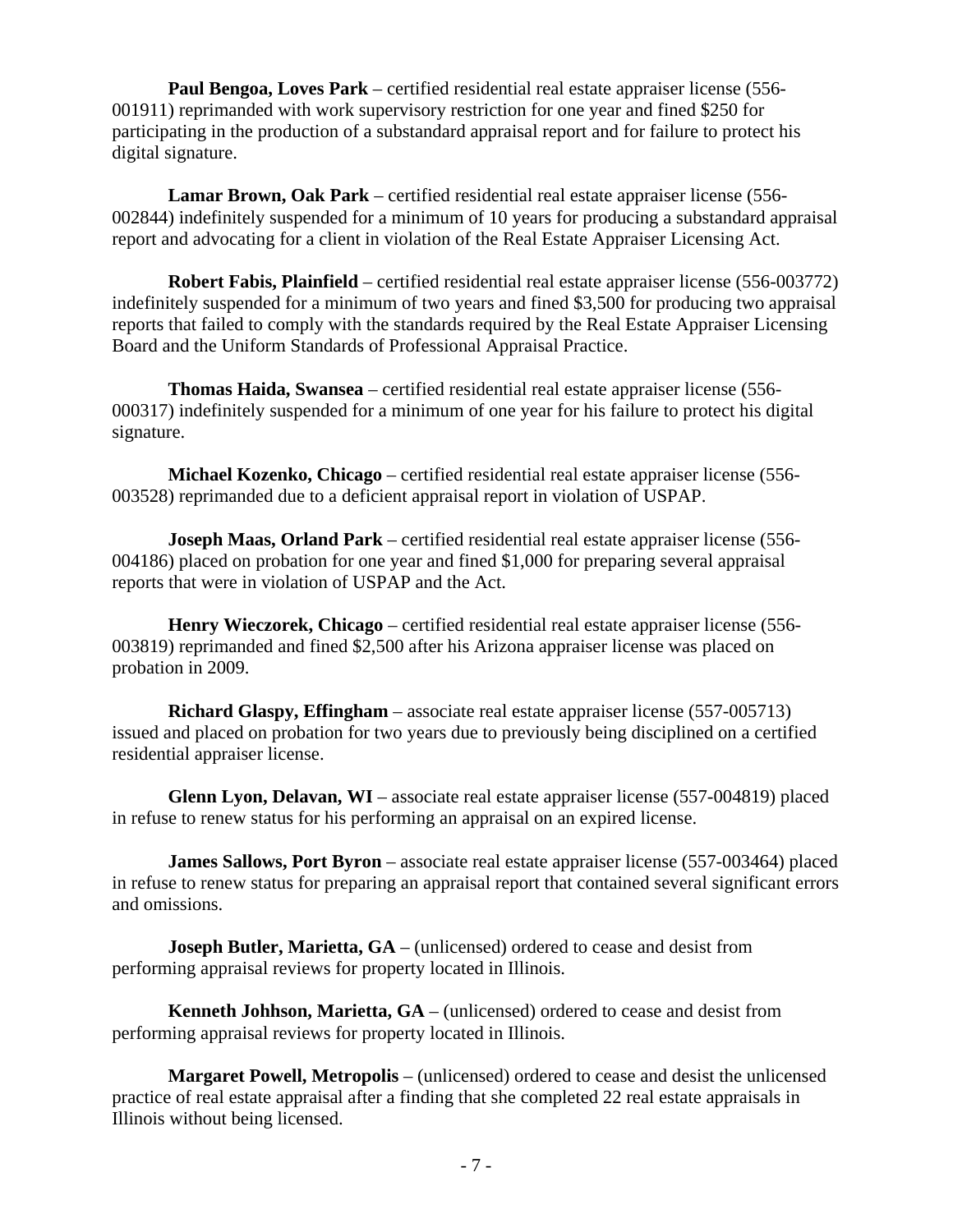**Wayne Voss, Red Bud** – (unlicensed) ordered to cease and desist the unlicensed practice of real estate appraising and assessed a \$10,000 civil penalty.

#### **ATHLETIC TRAINING**

 **Brian Carter, Springfield** – licensed MMA contestant license (002-165779-0016) placed in refuse to renew status after defaulted on an Illinois educational loan.

**Jason Guida, McHenry** – licensed MMA contestant license (002-166789-0016) placed in refuse to renew status after defaulted on an Illinois educational loan.

# **AUCTIONEER**

 **Crist & Associates Auction & Realty Inc., Danville** – auction firm license (444- 000364) placed in refuse to renew status for advertising auction services while the firm's license was expired.

 **Fast Track Auction, Cincinnati, OH** – (unlicensed) ordered to cease and desist the unlicensed practice of auctioneering.

# **BARBER, COSMETOLOGY, ESTHETICS AND NAIL TECHNOLOGY**

The following individuals' cosmetologist licenses were placed in refuse to renew status after defaulting on an Illinois Educational Loan:

| .011-256059 |
|-------------|
|             |
|             |
|             |
| .011-275984 |
|             |
| .011-230255 |
|             |
|             |
|             |
|             |
| .011-254601 |
| .011-253199 |
|             |
| .011-248850 |
|             |
|             |
|             |
| .011-259637 |
|             |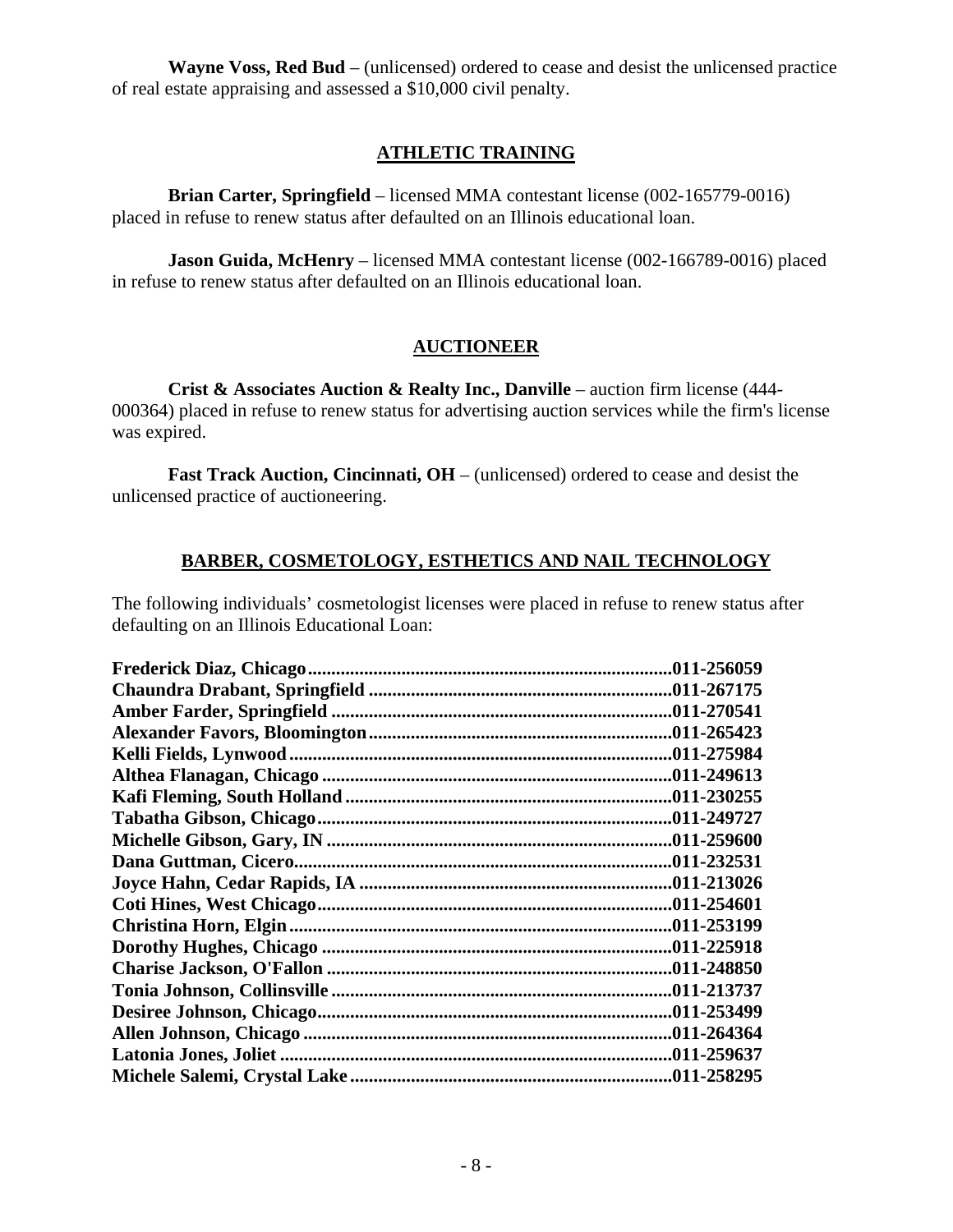**Demond Christmas, Calumet Park** – barber license (006-063340) automatically and indefinitely suspended due to violations of probation.

 **Michael Craig, Tinley Park** – barber license (006-063882) issued and placed on nonreporting probation for one year due to felony conviction and unprofessional conduct.

 **Marlon Hopson, Chicago** – barber license (006-063883) issued and placed on probation for two years due to felony conviction and unprofessional conduct.

 **Christopher Jennings, Cambria** – cosmetologist license (011-294019) placed on nonreporting probation for one year due to felony conviction and unprofessional conduct.

 **Troy Jones, Chicago** – barber license (006-063906) issued and placed on non-reporting probation for one year due to a felony conviction.

 **Christopher Reed, Chicago** – barber license (006app2982025) issued and placed on non-reporting probation for one year due to a felony conviction.

 **Billy Williams, Chicago** – barber license (006app2982032) issued and placed on nonreporting probation for two years due to prior felony convictions.

**Dante Samson, Chicago** – barber teacher license (007-000562) issued and placed on non-reporting probation for one year due to felony conviction and unprofessional conduct.

 **Mark Allen, Highland** – cosmetologist license (011-206476) reprimanded and fined \$3,000 after practiced when license in refuse to renew status and for unprofessional conduct.

 **Matgorzata Bartosiak, Buffalo Grove** – cosmetologist license (011-283412) revoked for failure to provide requested information to the Department.

 **Michelle Becker, Peru** – cosmetologist license (011-294037) placed on non-reporting probation for one year due to felony conviction and unprofessional conduct.

 **Marcin Beliczynski, Mount Prospect** – cosmetologist license (011-294115) issued and placed on non-reporting probation for one year due to a felony conviction and unprofessional conduct.

 **Amanda Busser, Lena** – cosmetologist license (011-294038) issued and placed on nonreporting probation for one year due to a felony conviction.

 **Taquilla Caradine, Chicago** – cosmetologist license (011-285878) placed in refuse to renew status for practicing on a non-renewed license.

 **Shawn Culligan, Oswego** – cosmetologist license (011-294040) placed on non-reporting probation for one year due to felony conviction and unprofessional conduct.

 **Angela Gritsonis, Glen Ellyn** – cosmetologist license (011-294039) issued and placed on non-reporting probation for one year due to felony conviction and unprofessional conduct.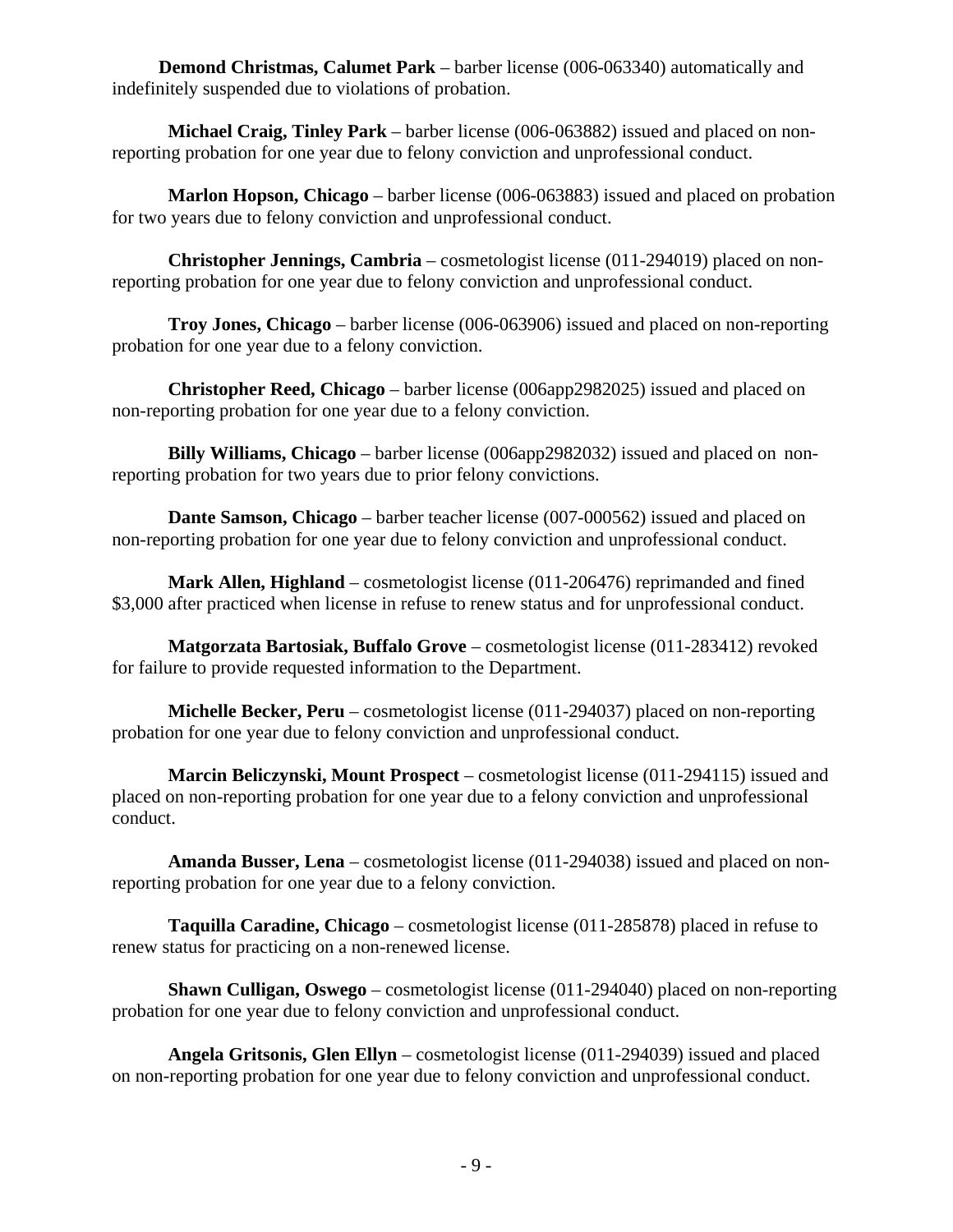**Sharon Haley, Collinsville** – cosmetologist license (011-294018) issued and placed on non-reporting probation for one year due to felony conviction and unprofessional conduct.

 **Ginny Jordan, Springfield** – cosmetologist license (011-294114) issued and placed on probation for two years due to felony conviction and unprofessional conduct.

 **Chaunteese Lewis, Chicago** – cosmetologist license (011-282615) restored to indefinite probation after defaulted on an Illinois educational loan and has now entered into a repayment agreement.

 **Nicholaus Lirely, Herrin** – cosmetologist license (011-276084) placed on indefinite probation after defaulted on an Illinois educational loan and has now entered into a repayment agreement.

 **Yolanda Munoz, Chicago** – cosmetologist license (011-289428) revoked due to material misstatements, obtaining a license by fraud or misrepresentation, practice by fraudulent means, willfully filing false records and unprofessional conduct.

**Joshua Runner, Mattoon** – cosmetologist license (011-266903) restored to indefinite probation after defaulted on an Illinois educational loan and has now entered into a repayment agreement.

 **Lawler Smith, Chicago** – cosmetologist license (011-236162) placed in refuse to renew status due to felony convictions and unprofessional conduct.

**Mahogany Turner, Champaign** – cosmetologist license (011-294273) issued and placed on non-reporting probation for one year due to felony conviction and unprofessional conduct.

The following individuals' esthetician licenses were placed in refuse to renew status after defaulting on an Illinois Educational Loan:

 **Ngoan Dinh, Springfield** – nail technician license (169-022451) reprimanded and fined \$250 for practicing nail technology prior to licensure.

 **Xuemei Hu, Chicago** – nail technician license (169-020543) reprimanded and fined \$500 after exceeded scope of practice and for unprofessional conduct.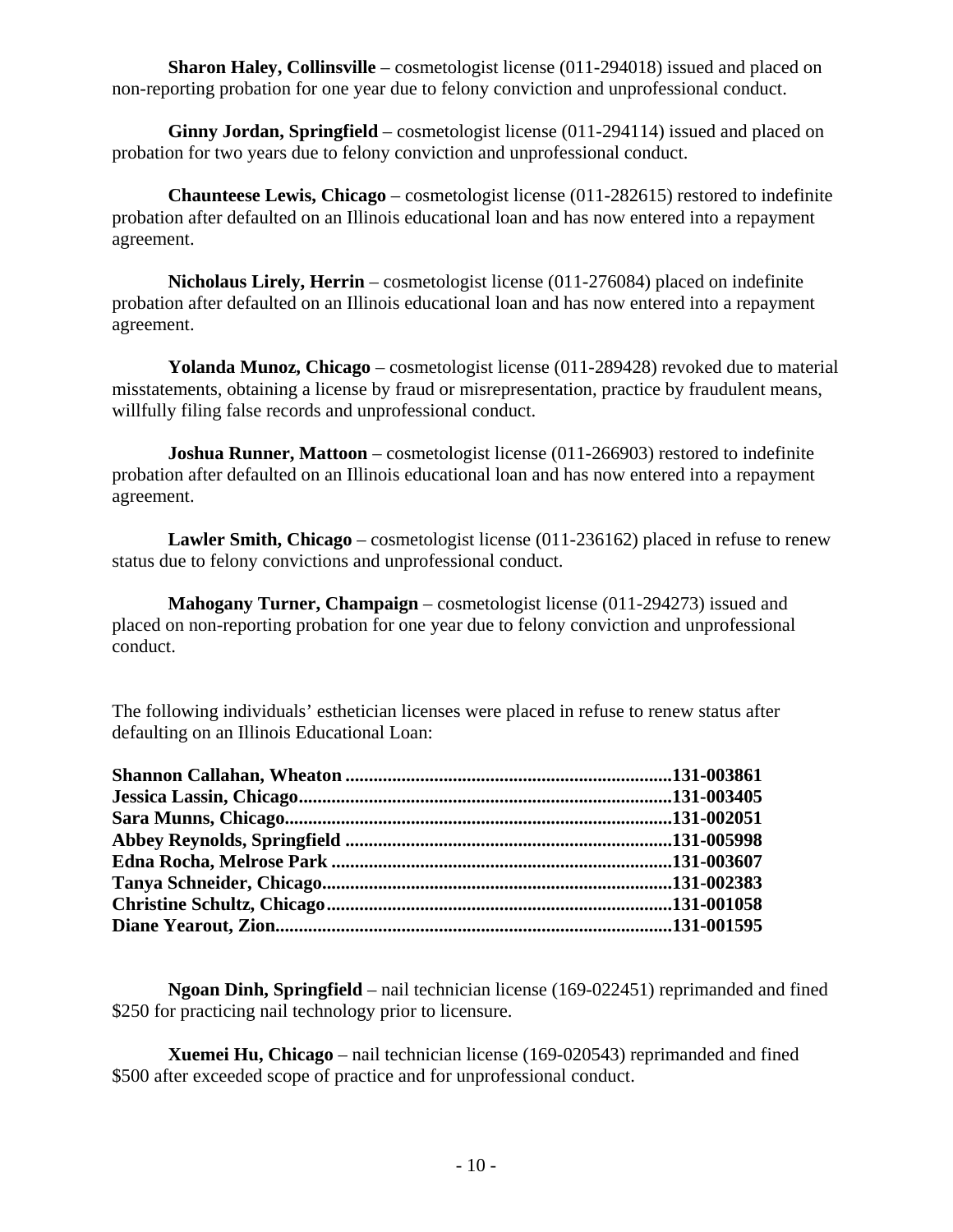**Michael Nguyen, Springfield** – nail technician license (169-022766) reprimanded and fined \$250 for practicing prior to licensure.

 **Nkechi Hendrickson d/b/a Studio 51, Chicago** – salon license (189app3065194) assessed a \$1,500 civil penalty for aiding and assisting unlicensed practice and owning and/or operating an unlicensed beauty salon.

 **Star Nails, Springfield** – salon license (189-011904) reprimanded and **Dang Nguyen, Springfield** – nail technician license (169-022715) reprimanded and fined \$1,000 for employing unlicensed persons to perform nail services and failure to properly dispose of nail tools.

 **Styles Nails, Springfield** – salon license (189-009041) reprimanded and **Tony H. Lee, Springfield** – nail technician license (169014435) reprimanded and fined \$1,000 for permitting unlicensed practice at salon and failure to adhere to the sanitary standards.

 **Erick Howard, Bloomington** – (unlicensed) ordered to cease and desist the unlicensed practice of barbering, cosmetology, esthetics, hair braiding or nail technology.

 **Ebony Lindse, Joliet** – (unlicensed) ordered to cease and desist the unlicensed practice of barbering, cosmetology, esthetics, hair braiding or nail technology.

 **Antonio Sorrentino, Addison, Armando Alba, Addison, Michael Perone, Addison, Angel Hernandez, Addison and Roumuldo Arredondo, Addison** – (unlicensed) all ordered to cease and desist the unlicensed practice of barbering, cosmetology, esthetics or nail technology.

 **Tres Bien Nails, Chicago** – (unlicensed) ordered to cease and desist the unlicensed practice of cosmetology, barbering, esthetics or nail technology.

# **DETECTIVE, ALARM, SECURITY, FINGERPRINT VENDOR AND LOCKSMITH**

 **Direct Security Services of Illinois, Inc., Hanover Park** – alarm contractor agency license (127-001096) revoked and fined \$50,000 for failure to comply with permanent employee registration card requirements.

 **Elvis Chatman, Chicago** – permanent employee registration card (129-215494) placed in refuse to renew status for failure to appear at a Department conference.

**James Jones, Chicago** – permanent employee registration card (129-247177) and firearm control cards (229-063252 & 229-067534) all revoked for a minimum of five years due to felony convictions for robbery and aggravated false impersonation of an officer by forcible felony, as well as failure to report arrests and convictions.

 **Robert McAbee, Chicago** – permanent employee registration card (129-328968) automatically and indefinitely suspended due to conviction while on probation.

 **Jimmie Young, Sauk Village** – permanent employee registration card (129-301434) indefinitely suspended for a minimum of one year due to felony conviction for unlawful possession of a controlled substance and failure to report same.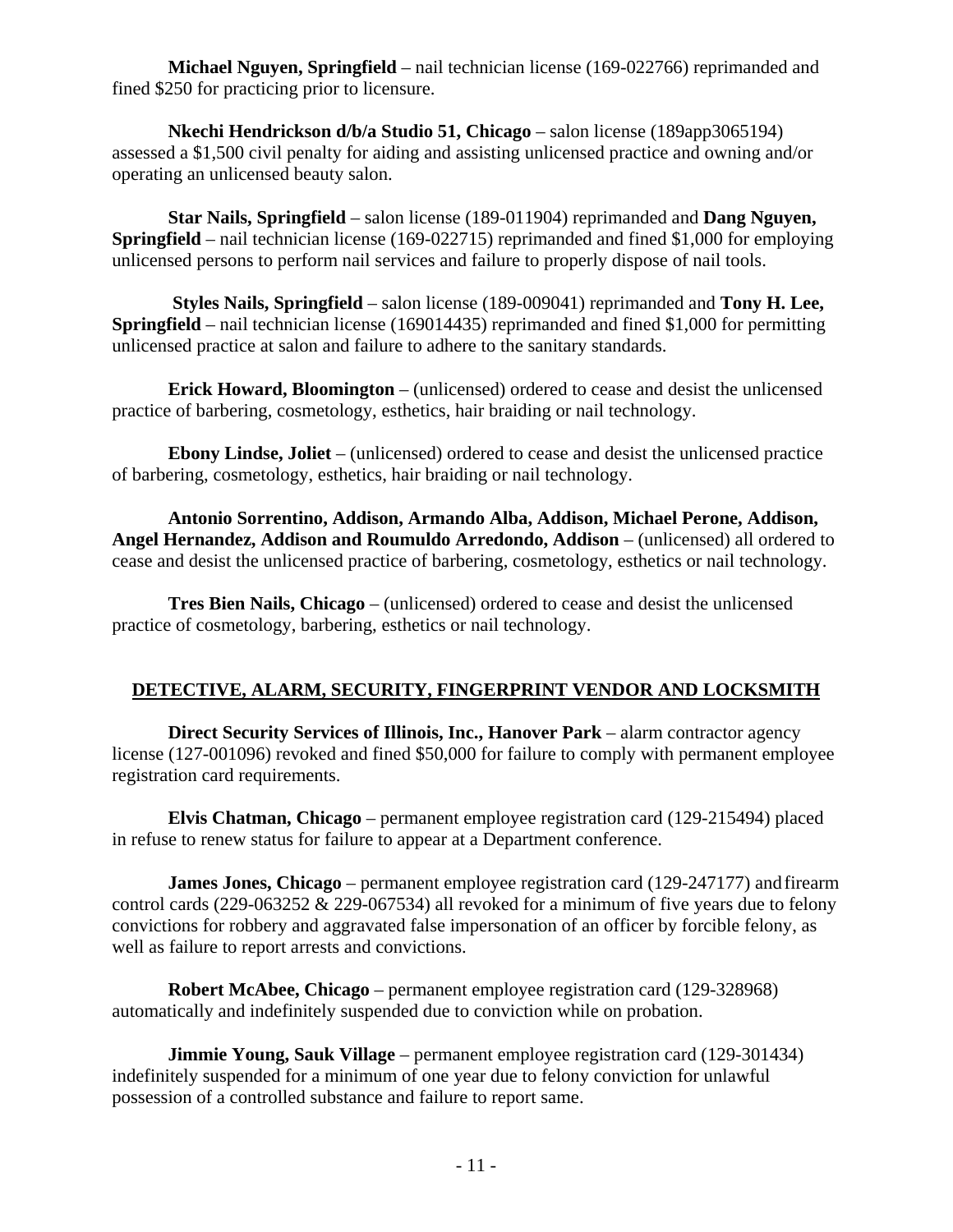**Southern Security, DeSoto, Gabriel Bradford, DeSoto, Brent Dean Brothers, Carterville and Brent Dean Brothers, Carbondale** – (unlicensed) all ordered to cease and desist from offering or providing security services in Illinois, after they were found to have engaged in unlicensed practice in Illinois.

#### **DIETETIC & NUTRITION**

 **Therese O'Reilly, Chicago** – dietician nutritionist license (164-004891) placed in refuse to renew status after defaulted on an Illinois educational loan.

#### **FUNERAL DIRECTORS & EMBALMERS**

 **Spencer Leak, Chicago** – funeral director license (031-007489) reprimanded and fined \$500 for failure to file a death certificate prior to the disposition of a body.

 **Anthony Hardman, Chicago** – (unlicensed) ordered to cease and desist the unlicensed practice of funeral directing and embalming.

#### **HOME INSPECTION**

The following individual's home inspector licenses were placed in refuse to renew status due to misrepresenting that they had completed all continuing education required for renewal:

 **Maher Abu-Mallouh, Romeoville** – home inspector license (450-002083) automatically and indefinitely suspended for a minimum of six months for failure to complete continuing education as required by a Consent Order.

 **Anthony Cozzone, Northbrook** – home inspector license (450-003120) indefinitely suspended due to owing retailer occupation tax liability of approximately \$101,345.48.

 **Donell Moss, Maywood** – home inspector license (450-003323) automatically and indefinitely suspended for a minimum of six months for failure to complete continuing education and to pay a fine as required by a Consent Order.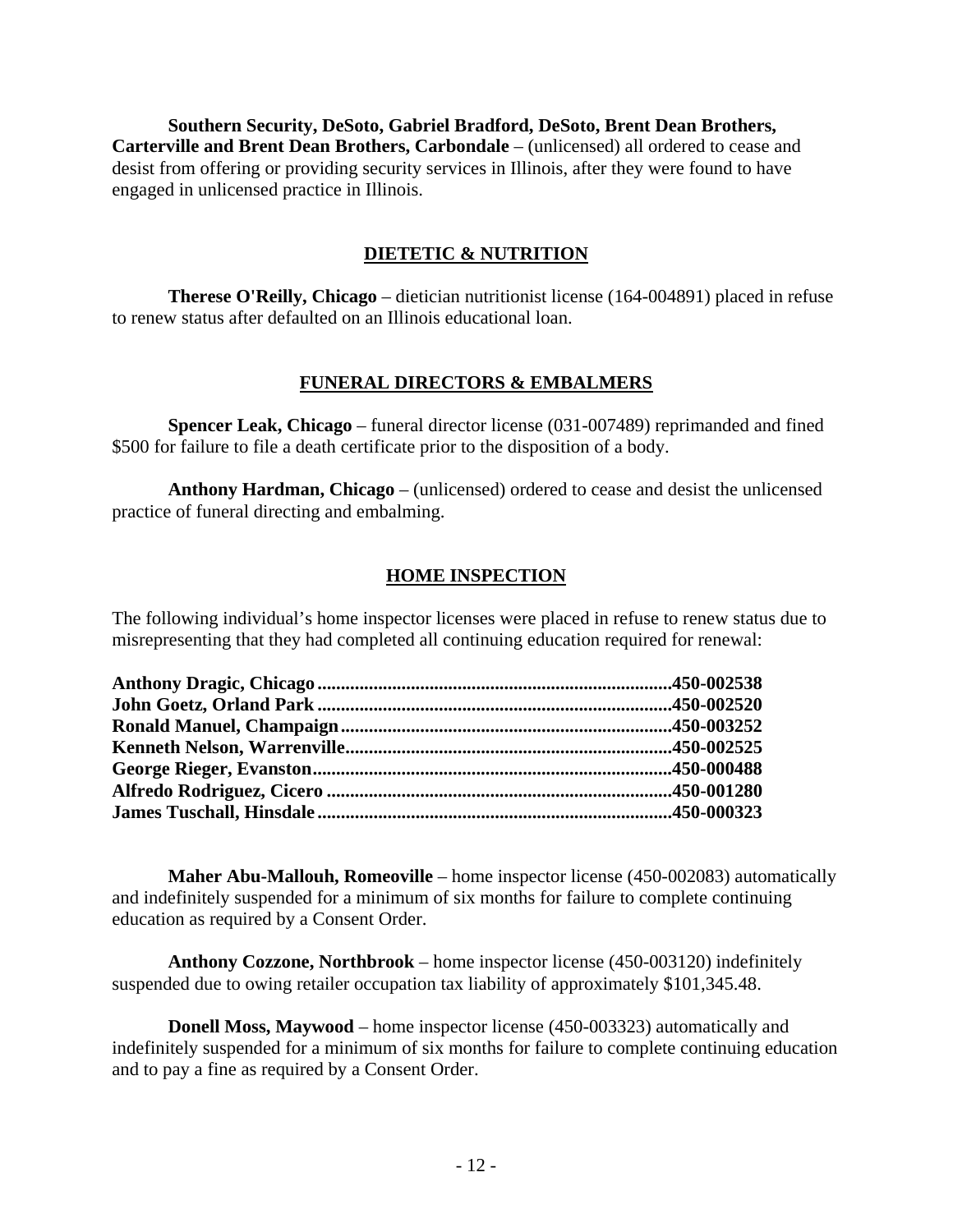#### **MASSAGE THERAPY**

**Davin Field, Washington** – massage therapist license (227-7012449) placed on probation for three years for practicing massage and holding self out as "licensed massage therapist" prior to being issued massage therapist license.

 **Shufei Kime, Cedar Falls, IA** – massage therapist license (227-004014) revoked for aiding and abetting unlicensed massage for compensation practice; improper delegation of professional responsibilities to another individual and unprofessional conduct related to fraudulent billing practices related to massage therapy services.

 **Deanna Jones, Machesney Park** – (unlicensed) ordered to cease and desist the unlicensed practice of massage therapy and assessed a \$500 civil penalty.

 **Mei Niu, Alhambra, CA** – (unlicensed) ordered to cease and desist the unlicensed practice of massage therapy and assessed a \$500 civil penalty.

 **Sandra Papenleur, Bloomingdale** – (unlicensed) ordered to cease and desist the unlicensed practice of massage therapy and assessed a \$500 civil penalty.

 **Duochun Yang, Algonquin** – (unlicensed) ordered to cease and desist the unlicensed practice of massage therapy and assessed a \$500 civil penalty.

 **Hui Zhang, Chicago** – (unlicensed) ordered to cease and desist the unlicensed practice of massage therapy and assessed a \$500 civil penalty.

 **Liping Zhao, Chicago** – (unlicensed) ordered to cease and desist the unlicensed practice of massage therapy and assessed a \$500 civil penalty.

#### **MEDICAL**

 **Walt Mutschler, Harrisburg** – physician and surgeon license (036-062629) indefinitely suspended for a minimum of 12 months for his failure to comply with the terms and conditions of his probation.

**Daniel O'Rourke, McHenry** – physician and surgeon license (036-064378) placed on indefinite probation for a minimum of two years for failure to follow rules related to proper dispensing and record-keeping of controlled substances in his private practice.

 **Robert Watkins, Chicago Heights** – physician and surgeon license (036-045969) placed on probation for two years for failure to recognize a reportable neglect case, failure to follow up with consultants, and failure to properly document evaluation and treatment of the child.

 **Ryan Hess, Carbondale** – chiropractic license (038-010453) placed on probation for two years and fined \$1,000 for allowing non-licensed massage therapists to engage in services in his office on two separate occasions.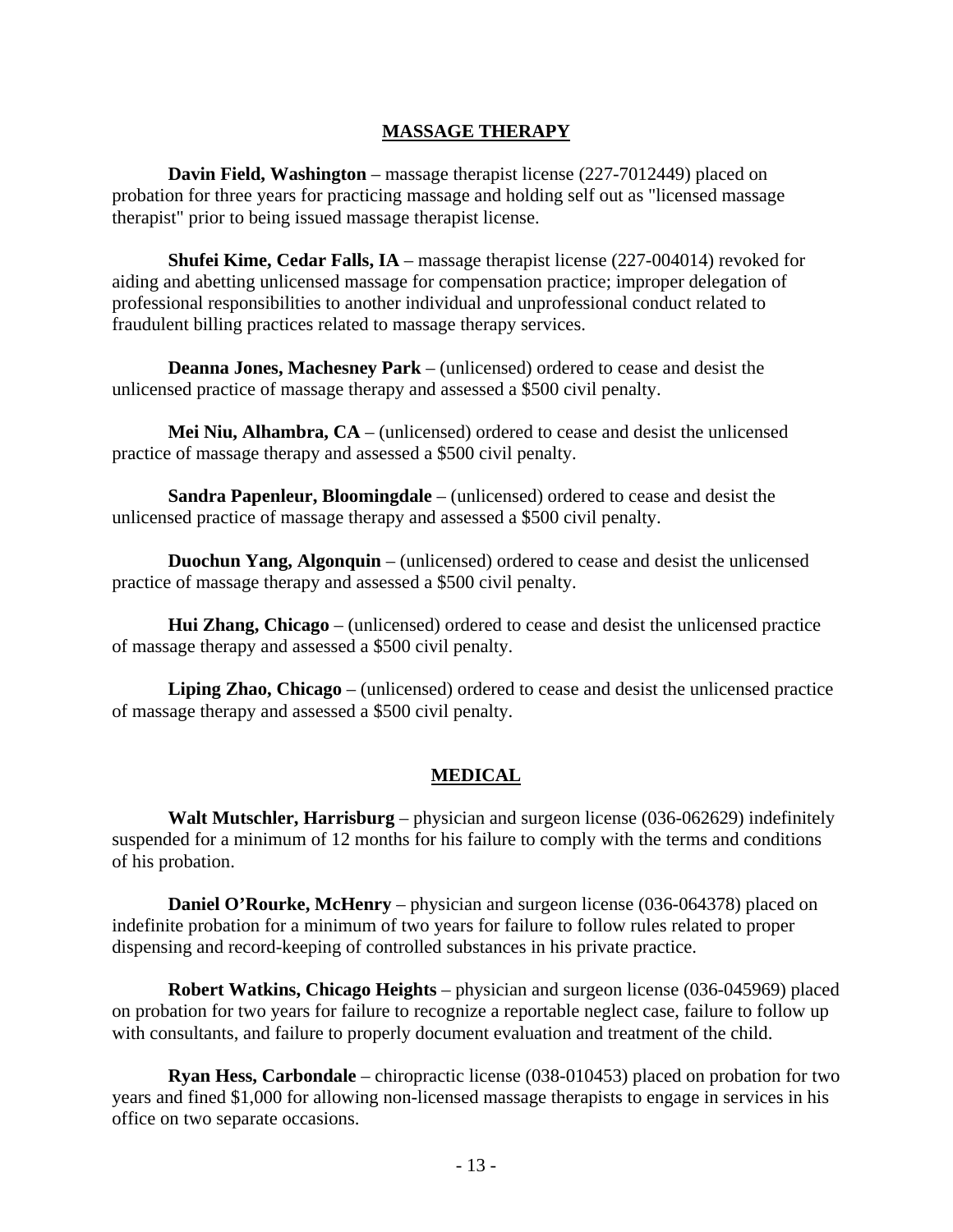**Kirk Price, Harrisburg** – chiropractic license (038-005712) suspended for 30 days, followed by indefinite probation for a minimum of two years and fined \$2,500 for failure to supervise therapy in his office and for advertising violations.

 **Robert Scranton, Rock Island** – chiropractic license (038-008945) reprimanded and fined \$500 due to advertising violations.

#### **NURSING**

 **Karyn Allen, Galesburg** – registered nurse license (041-336604) placed on indefinite probation with work restrictions for a minimum of three years due to diverting narcotics.

 **Susie Arguello, Abilene, TX** – registered nurse license (041-329686) indefinitely suspended for a minimum of three years due to a previous discipline by another jurisdiction.

 **Colette Baker, Oswego** – registered nurse license (041-284930) indefinitely suspended for a minimum of one year as a result of having diverted controlled substances from two facilities in the state.

 **Tonya Barrow, Irvington** – registered nurse license (041-273889) indefinitely suspended for a minimum of 12 months due to a violation of probation in which she failed to demonstrate compliance with monthly random urine screen testing.

**Janet Bentler, Springfield** – registered nurse license (041-184682) revoked and fined \$2,500 due to diversion of controlled substances and unprofessional and unethical conduct.

 **Louis Damas, Savoy** – registered nurse license (041-279837) automatically and indefinitely suspended for a minimum of 12 months due to a violation of probation in which he failed to demonstrate compliance with monthly random urine screen testing and filing quarterly reports.

**Janis Finley, Centralia** – registered nurse license (041-243107) indefinitely suspended for testing positive for un-prescribed Darvocet in a pre-employment drug screen.

**Patricia Halder, Peoria** – registered nurse license (041-352676) reprimanded for failure to document an incident involving a resident.

**Dawn Hartley, Pekin** – registered nurse license (041-293753) indefinitely suspended for a minimum of six months for a misdemeanor theft conviction.

 **Linda Hasbargen, Watseka** – registered nurse license (041-266185) indefinitely suspended as a result of discipline imposed on her nursing home administrator license.

 **Sandy Jansson, Crown Point, IN** – registered nurse license (041-365643) placed on indefinite probation after having been placed on probation by the Indiana State Board of Nursing.

 **Michelle Johnson, Yorkville** – registered nurse license (041-344989) automatically and indefinitely suspended for a minimum of 12 months due to a violation of probation.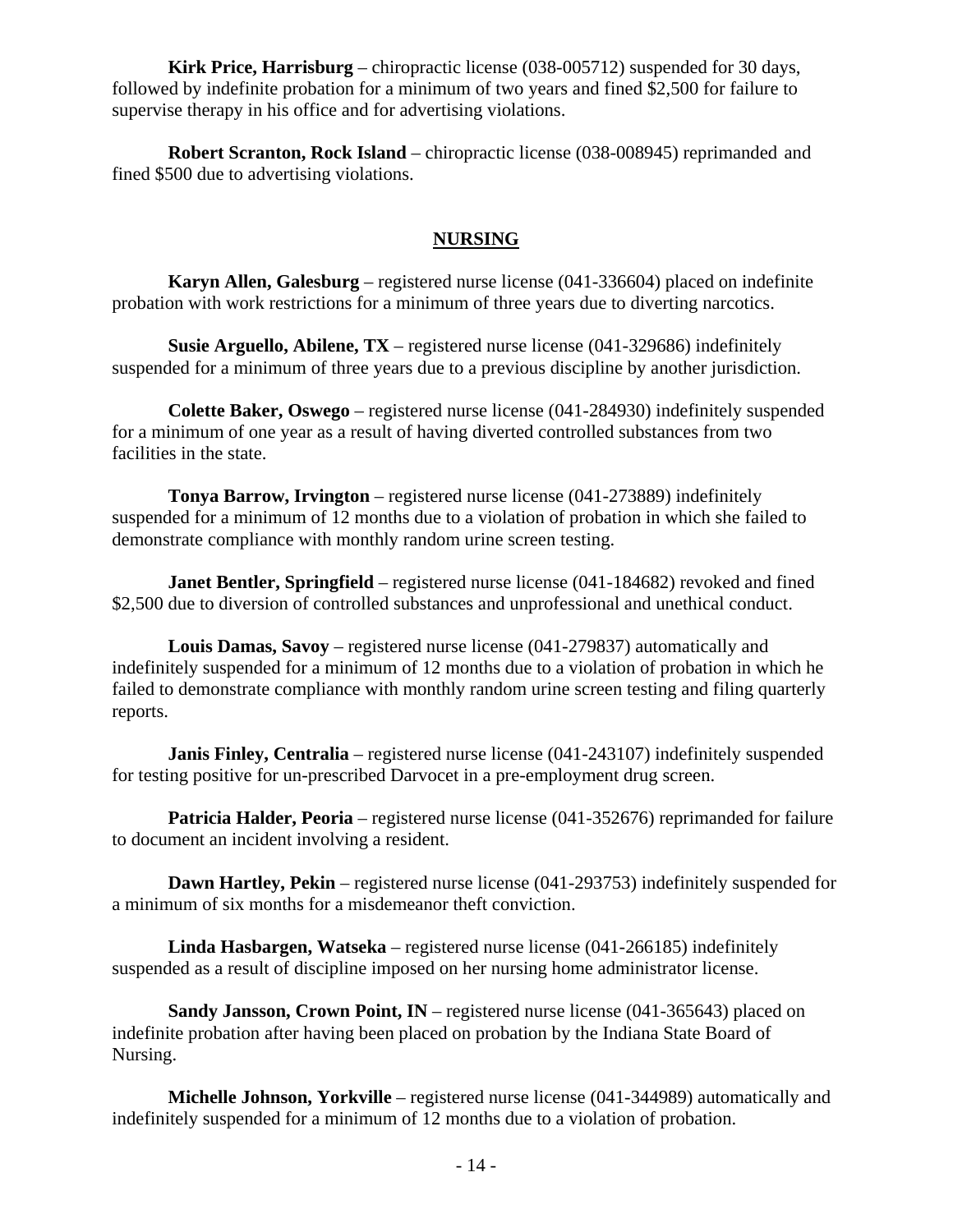**Debbie Leslie, Chicago** – registered nurse license (041-286938) automatically and indefinitely suspended for a minimum of 12 months due to a violation of probation.

 **Peggy Loosa, Chicago** – registered nurse license (041-252525) automatically and indefinitely suspended for a minimum of 12 months due to a violation of probation.

 **Denise McClure, Colorado Springs, CO** – registered nurse license (041-394987) issued with reprimand due to a previous discipline of her Colorado nursing license.

**Jason McGraw, St. Louis, MO** – registered nurse license (041-320682) revoked after being disciplined by the state of Arizona for being impaired by alcohol while at work.

 **Christie McNett, Rockford** – registered nurse license (041-150795) indefinitely suspended for a minimum of two years for having falsified prescriptions.

 **Lucy Minton, Indian Wells, CA** – registered nurse license (041-273656) placed in refuse to renew status after being disciplined by the State of California Board of Nursing.

 **Annie Nord, North Aurora** – registered nurse license (041-348250) automatically and indefinitely suspended for a minimum of 12 months due to a violation of probation.

 **Maris Okroh-Bishop, Hickory Hills** – registered nurse license (041-365887) reprimanded for failure to report employment termination for incomplete patient assessments.

 **Daniel Pool, Rockford** – registered nurse license (041-347074) placed on indefinite probation with work restrictions for a minimum of three years for failure to document administration of medications.

 **Catherine Prange, Waukesha, WI** – registered nurse license (041-238913) automatically and indefinitely suspended for a minimum of 12 months due to a violation of probation.

 **Karen Ruder, Metamora** – registered nurse license (041-241291) reprimanded and ordered to complete 10 hours of continuing education for having been terminated from a facility in the state for an alleged incident of patient abuse.

 **Conni Staker, Groveland** – registered nurse license (041-207005) indefinitely suspended for a minimum of one year for being under the influence of alcohol while at work.

 **Shirley Thompson, Chicago** – registered nurse license (041-226887) renewed/restored to indefinite probation for a minimum of one year effective upon payment of fees, filing of forms and completion of continuing education after being disciplined in the state of California.

 **Kristen Ward, Hickory Hills** – registered nurse license (041-324174) automatically and indefinitely suspended for a minimum of 12 months due to a violation of probation.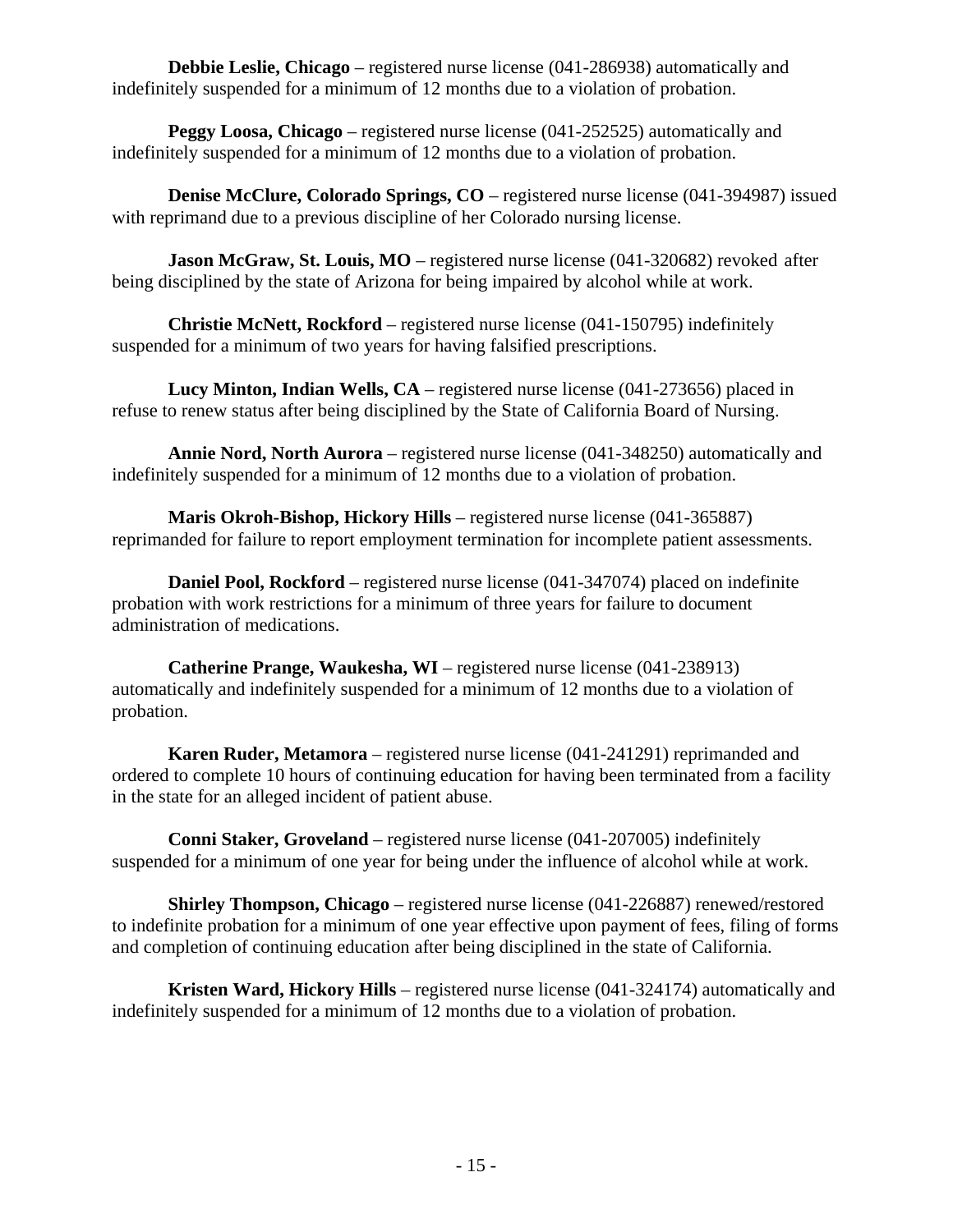**Dawn Williams, Chicago** – registered nurse license (041-263343) automatically and indefinitely suspended for a minimum of 12 months due to a violation of probation.

 **Susan Yeomans, Cordova, TN** – registered nurse license (041-308452) placed on indefinite probation for a minimum of three years due to a sister-state discipline.

 **Claudia Burnett, Chicago** – licensed practical nurse license (043-067025) reprimanded for shift abandonment and for engaging in a verbal altercation with a Certified Nursing Assistant.

 **Claudette Davis, Prairie Du Rocher** – licensed practical nurse license (043-088663) reprimanded due to the improper administration of medication and for failure to secure a medication cart.

**Bessie Freeman, Harvey** – licensed practical nurse license (043-045221) suspended for six months for allegedly striking a client in the head - the client was not physically injured as a result of the alleged incident.

**Melony Johnson, Mt. Vernon, IN** – licensed practical nurse license (043-078604) indefinitely suspended for a minimum of three years after being disciplined by the state of Indiana for failure to comply with its recovering nurses' program.

 **Aimee Kargle, Coal City** – licensed practical nurse license (043-107530) indefinitely suspended for a minimum of three months for withholding medication without a physician's order, and for failure to monitor patient.

**Lynex Owens, Chatham** – licensed practical nurse license (043-100326) suspended for 30 days for failure to properly dispense medications.

 **Teri Pierce, Palatine** – licensed practical nurse license (043-052882) indefinitely suspended for a minimum of three years due to a previous discipline by another jurisdiction.

 **Ladorise Ramsey, Springfield** – licensed practical nurse license (043-083296) reprimanded and fined \$500 for working while her license was in a not-renewed status.

 **Angela Serrano, Carlinville** – licensed practical nurse license (043-103369) indefinitely suspended for a minimum of three years for failure to monitor a patient, false documentation and failure to inform the Department of her termination.

 **Michelle Thornley, Ashland** – licensed practical nurse license (043app3049582) issued and placed on indefinite probation for a minimum of three years after being charged with a felony and a misdemeanor for deceptive practices.

 **Amanda Watson, East Moline** – licensed practical nurse license (043-109761) automatically and indefinitely suspended for a minimum of 12 months due to a violation of probation.

 **Lakeisha Williams, Chicago** – licensed practical nurse license (043-087289) automatically and indefinitely suspended for a minimum of 12 months due to a violation of probation.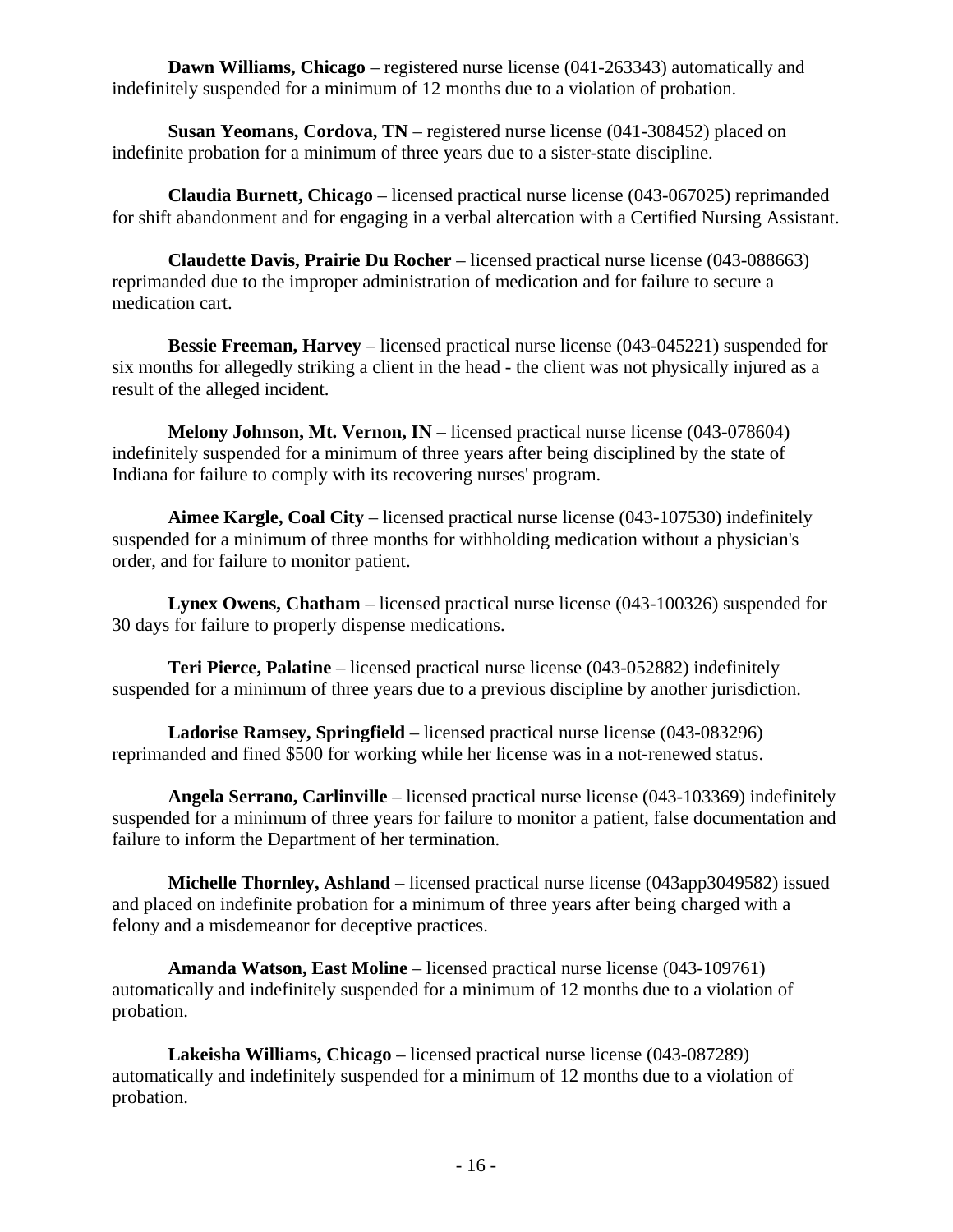**Angela Clevenger, Quincy** – advanced practice nurse license (209-006828) automatically and indefinitely suspended for a minimum of 12 months due to a violation of probation.

 **Dawn Schaal-Espinoza, Crestwood** – (unlicensed) assessed a \$10,000 civil penalty for using the nursing license of another person to engage in the unlicensed practice of nursing.

#### **NURSING HOME ADMINISTRATOR**

 **Amjad Hussain, Wadsworth** – nursing home administrator license (044-010477) suspended for 30 days for failure to investigate and report an incident of verbal abuse and for failure to ensure proper dietary maintenance for residents.

 **Deborah Missal, Glenwood** – nursing home administrator license (044-005412) indefinitely suspended for a minimum of three years for failure to uphold professional standards including conducting criminal background checks and reporting instances of resident harm.

 **Dawn Schaefer, Chicago** – temporary nursing home administrator license (045-003408) placed in refuse to renew status for failure to prevent resident abuse and/or neglect.

#### **OPTOMETRY**

 **Mia's Beauty Supply, Harvey** – (unlicensed) ordered to cease and desist the unlicensed practice of optometry by selling contact lenses to its customers and assessed a \$2,500 civil penalty.

#### **PHARMACY**

 **Tari Allen, Christopher** – pharmacy technician license (049-195944) placed in refuse to renew status for having admitted in writing to diverting controlled substances from her former pharmacy employer and that, related to said conduct, plead guilty to Theft, a Class A Misdemeanor, on or about January 13, 2011.

 **Julie Ballinger, Montgomery** – pharmacy technician license (049-135512) revoked for diverting controlled substances from her employer.

 **Colette Mazzie, Buffalo Grove** – pharmacy technician license (049-173210) placed in refuse to renew status after she signed a written statement wherein she admitted to diverting a substantial amount of controlled substances from her former pharmacy employer, which she then sold to another individual.

 **Angela Overturf, Cahokia** – pharmacy technician license (049-183662) placed in refuse to renew status for diverting controlled substances from her former pharmacy employer.

**Julie Rock, Channahon** – pharmacy technician license (049-197707) placed in refuse to renew status after she admitted in writing to diverting controlled substances from her former pharmacy employer for self-use.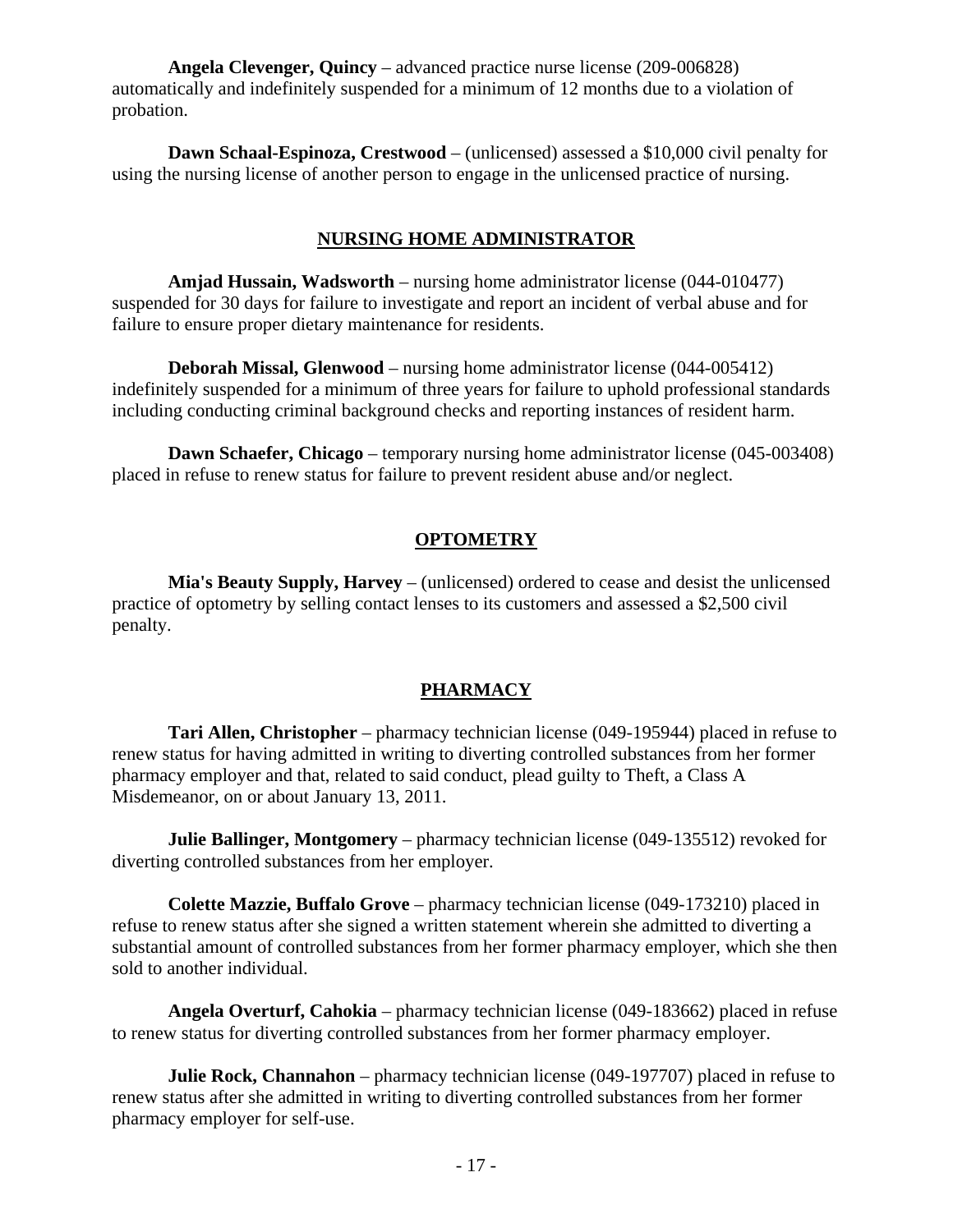**Morgan Salyer, Rantoul** – pharmacy technician license (049-196508) placed in refuse to renew status for diverting controlled substances from her former pharmacy employer and, related to such, pled guilty to the charge of unlawful possession of controlled substances.

 **Diana Zagarov, Westmont** – pharmacy technician license (049-184333) placed in refuse to renew status for having admitted in writing to diverting controlled substances from her former pharmacy employer and delivering them to another individual.

 **Kenneth Smith, Flagstaff, AZ** – pharmacist license (051-031795) revoked after being disciplined by the state of Arizona based on conduct involving substance abuse and criminal behavior.

 **Carhart Pharmacy Inc., Chicago** – pharmacy license (054-016123) and controlled substance license (320-008992) revoked for its having failed to sell or dispense any drug, medicine or poison in good faith, failed to conduct a proper drug utilization review before dispensing drugs to a patient, made a material misrepresentation in furnishing information to the Department, exhibited a pattern of conduct which demonstrates incompetence or unfitness to practice and engaged in dishonorable or unethical conduct of a character likely to deceive, defraud or harm the public.

 **DME Inc. d/b/a Pill Box Pharmacy, Chicago** – pharmacy license (054-016714) placed in refuse to renew status and fined \$6,000 for operating without a registered pharmacist-incharge from on or about June 3, 2010, until its closing on or about May 2, 2011 and for failure to notify the Department 30 days in advance of its closing.

 **Hy-Vee Pharmacy, Galesburg** – pharmacy license (054-013888) fined \$1,000 for operating on an expired Illinois controlled substance license for approximately one month following the renewal of its pharmacy license in March, 2010.

 **Interlock Pharmacy Systems LLC, Florissant, MO** – pharmacy license (054-017459) reprimanded after its Missouri pharmacy license had been on probation for two years beginning November, 2008.

# **PHYSICAL THERAPY**

 **El Sayed Ouda, Batavia** – physical therapist license (070-007572) reprimanded due to inadequate documentation of physician therapy patient care.

#### **PROFESSIONAL COUNSELORS**

 **Hedy Tan, Chicago** – (unlicensed) ordered to cease and desist the unlicensed practice as a licensed clinical professional counselor and assessed a \$5,000 civil penalty.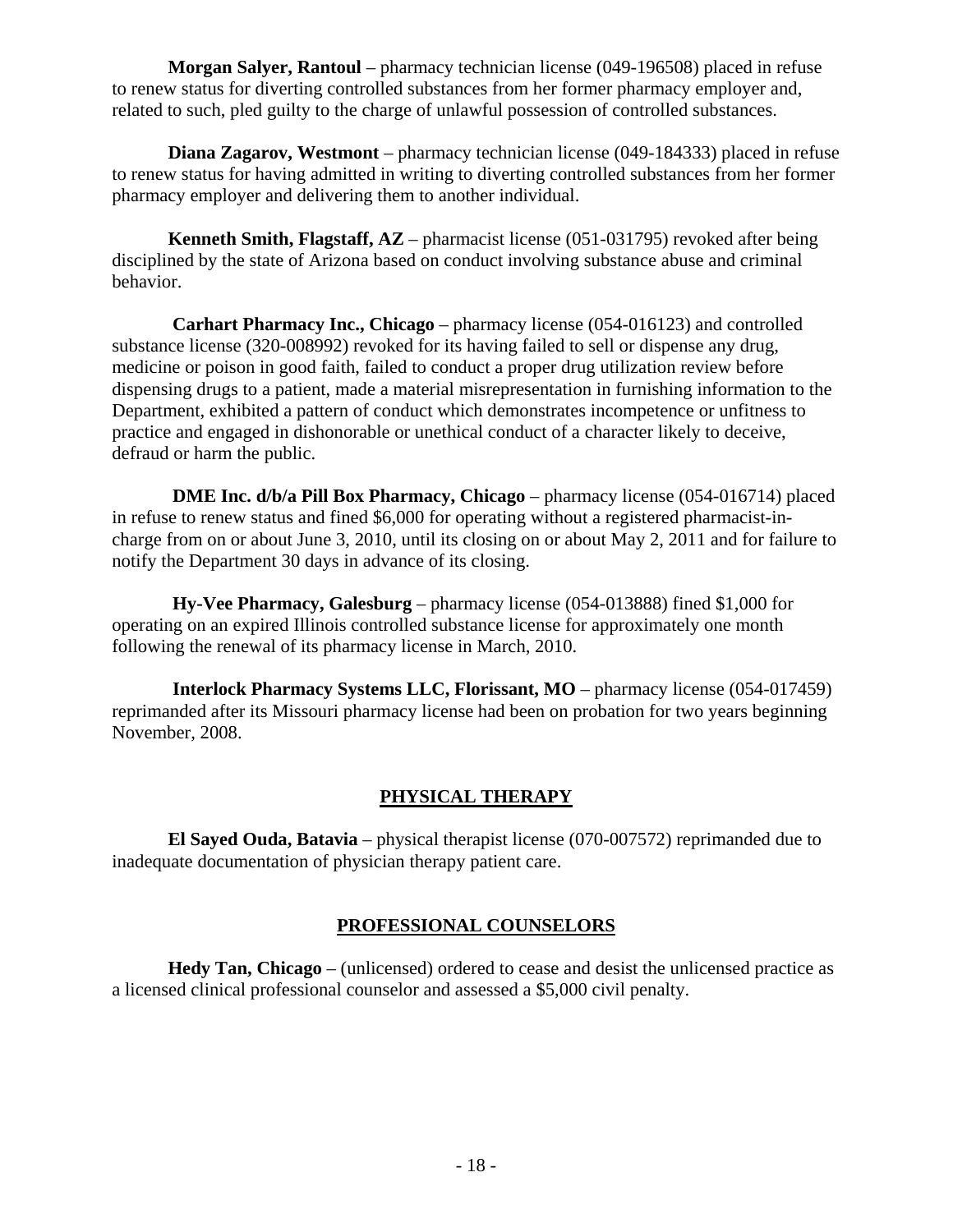#### **REAL ESTATE**

 **Patricia Arce, Chicago** – real estate broker license (475-119000) placed in refuse to renew status due to misconduct while serving as a managing broker, including her failure to have identifying signage outside the brokerage, her failure to post copies of the licenses for all licensed agents working at the brokerage and her failure to provide copies of employment agreements to the Department Investigator upon request.

 **Taras Bebko, Lombard** – real estate broker license (475-111460) fined \$650 for failure to complete six hours of continuing education for license renewal.

 **Fotis Belessiotis, Chicago** – real estate broker license (475-107104) placed in refuse to renew status due to his misrepresentation that he had completed all required continuing education for license renewal.

**Joseph Greitzir, Elgin** – real estate broker license (475-089334) placed in refuse to renew status due to a failure to complete the required continuing education for the license renewal.

 **James Heiland, Barrington** – real estate broker license (475-069619) placed in refuse to renew status after pled guilty in federal court to having engaged in a scheme to defraud and obtain money and property from lenders which was executed through interstate wire transfers.

 **Bahidad Javid, Lincolnwood** – real estate broker license (475-092244) and real estate salesperson license (476-298020) indefinitely suspended for a minimum of 17 years due to his conviction for wire fraud.

 **Dwayne Lawrence, Chicago** – real estate broker license (475-125436) issued with reprimand due to his conviction of one count of felony wire fraud.

 **Yaser Maksoud, Hickory Hills** – real estate broker license (475-114743) fined \$950 for failure to complete the continuing education required for renewal of his license.

 **Katye Olsen, La Jolla, CA** – real estate broker license (475-115689) fined \$875 due to a failure to complete all continuing education required for renewal.

 **Brad Court, Wilmette** – real estate salesperson license (476-398121) revoked and fined \$25,000 for engaging in dishonorable, unethical and unprofessional conduct after he was found to have misled a client by failing to disclose a compensation agreement that he had with another party to the transaction.

**David Dright, Harvey** – real estate salesperson license (476-439365) issued and placed on probation for 12 months due to a prior criminal conviction.

**Lamont Farr, St. Louis, MO** – real estate salesperson license (476-439366) issued and placed on probation for two years due to his April 10, 1995 conviction of counts of conspiracy to distribute cocaine and possession of cocaine with the intent to distribute.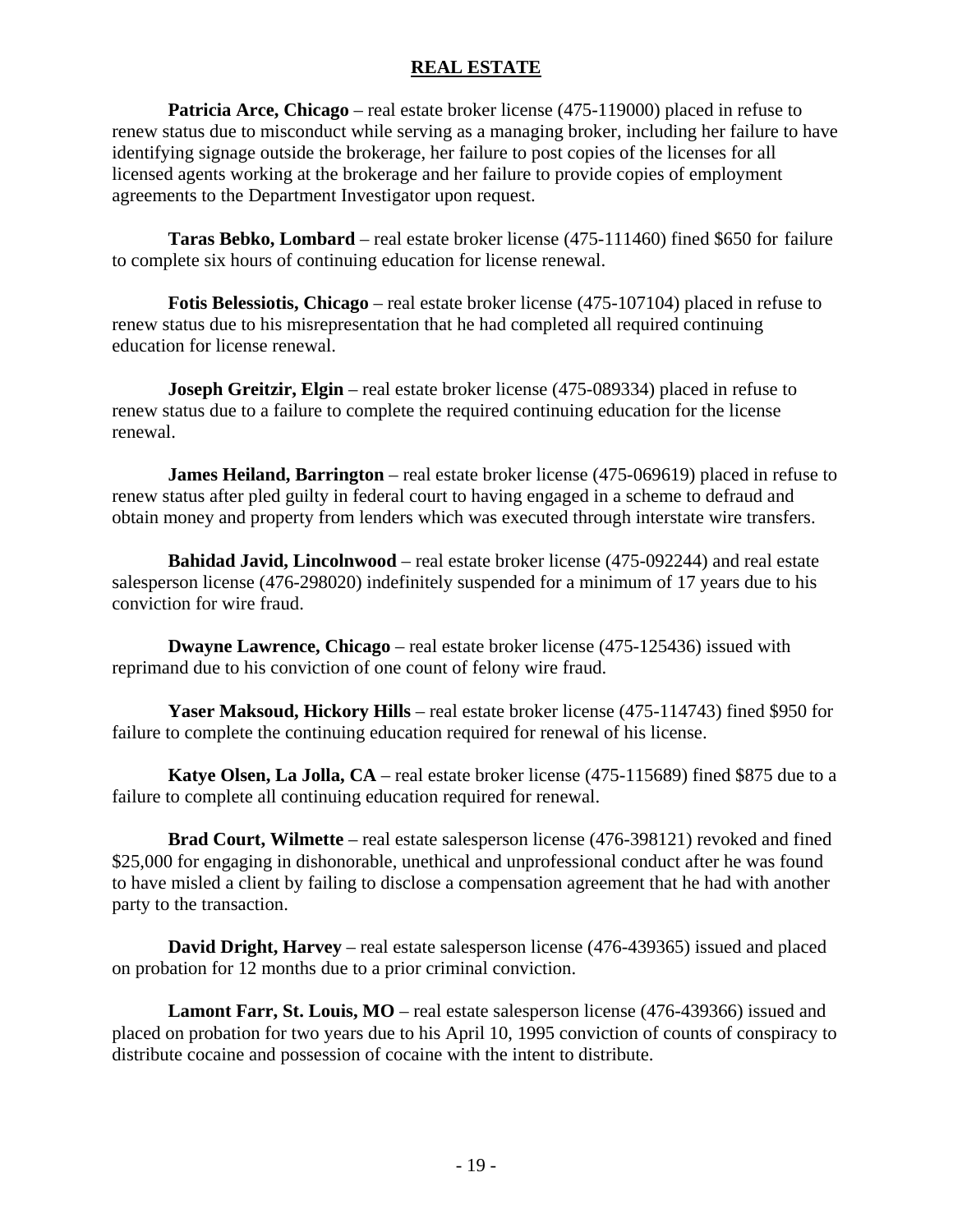**Jennifer Freeman, Glen Carbon** – real estate salesperson license (476-367324) placed in refuse to renew status for failure to complete the required continuing education for renewal and for falsification of her renewal application.

 **Kristen Hines, Algonquin** – real estate salesperson license (476-380311) placed in refuse to renew status for failure to complete the continuing education required for renewal and misrepresenting on her renewal application that she had completed the requirements.

 **Amjad Khan, Chicago** – real estate salesperson license (476-415164) placed in refuse to renew status due to his deficiency of 12 continuing education hours and his misrepresentation on his renewal application that he had completed the required continuing education for the renewal period.

 **Rebecca Rodriguez, Chicago** – real estate salesperson license (476-423072) placed in refuse to renew status for failure to complete the continuing education required for renewal of her license.

 **Solomon Butler, East St. Louis** – (unlicensed) ordered to cease and desist the unlicensed practice of real estate and assessed a \$6,000 civil penalty.

 **Thomas Cherrington, Wheaton** – (unlicensed) ordered to cease and desist the unlicensed practice as a real estate salesperson.

 **Ryan Chibucos, Chicago** – (unlicensed) ordered to cease and desist the unlicensed practice of real estate.

 **Michelle Duffe, St. Louis, MO** – (unlicensed) ordered to cease and desist the unlicensed practice of real estate brokerage after a finding that she advertised or held herself out to be involved in real estate brokerage in Illinois without being properly licensed.

# **RESPIRATORY CARE**

The following individual's respiratory care practitioner licenses were placed in refuse to renew status after defaulting on an Illinois Educational Loan:

#### **ROOFING CONTRACTORS**

 **Gary D. Clover Roofing, Murphysboro** – roofing contractor license (104-004352) placed on probation for one year and fined \$2,500 for failure to carry worker's compensation insurance as required.